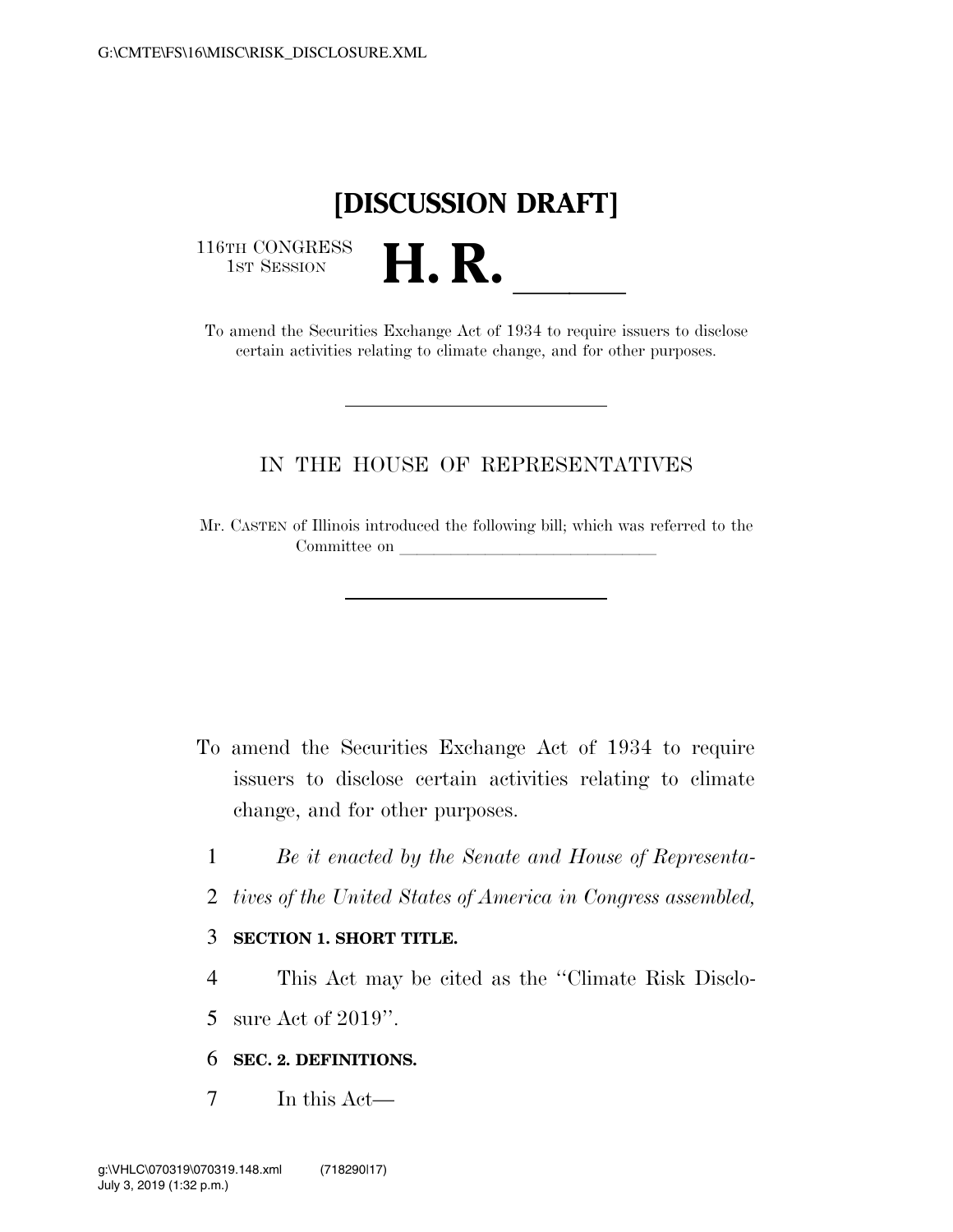| $\mathbf{1}$   | (1) the term "appropriate climate principals" |
|----------------|-----------------------------------------------|
| $\overline{2}$ | means-                                        |
| 3              | (A) the Administrator of the Environ-         |
| $\overline{4}$ | mental Protection Agency;                     |
| 5              | (B) the Secretary of Energy;                  |
| 6              | (C) the Administrator of the National Oce-    |
| 7              | anic and Atmospheric Administration;          |
| 8              | (D) the Director of the Office of Manage-     |
| 9              | ment and Budget; and                          |
| 10             | (E) the head of any other Federal agency      |
| 11             | determined appropriate by the Commission;     |
| 12             | (2) the term "appropriate congressional com-  |
| 13             | mittees" means—                               |
| 14             | (A) the Committee on Banking, Housing,        |
| 15             | and Urban Affairs of the Senate; and          |
| 16             | (B) the Committee on Financial Services       |
| 17             | of the House of Representatives;              |
| 18             | (3) the term "climate change" means a change  |
| 19             | of climate that is—                           |
| 20             | (A) attributed directly or indirectly to      |
| 21             | human activity that alters the composition of |
| 22             | the global atmosphere; and                    |
| 23             | (B) in addition to natural climate varia-     |
| 24             | bility observed over comparable time periods; |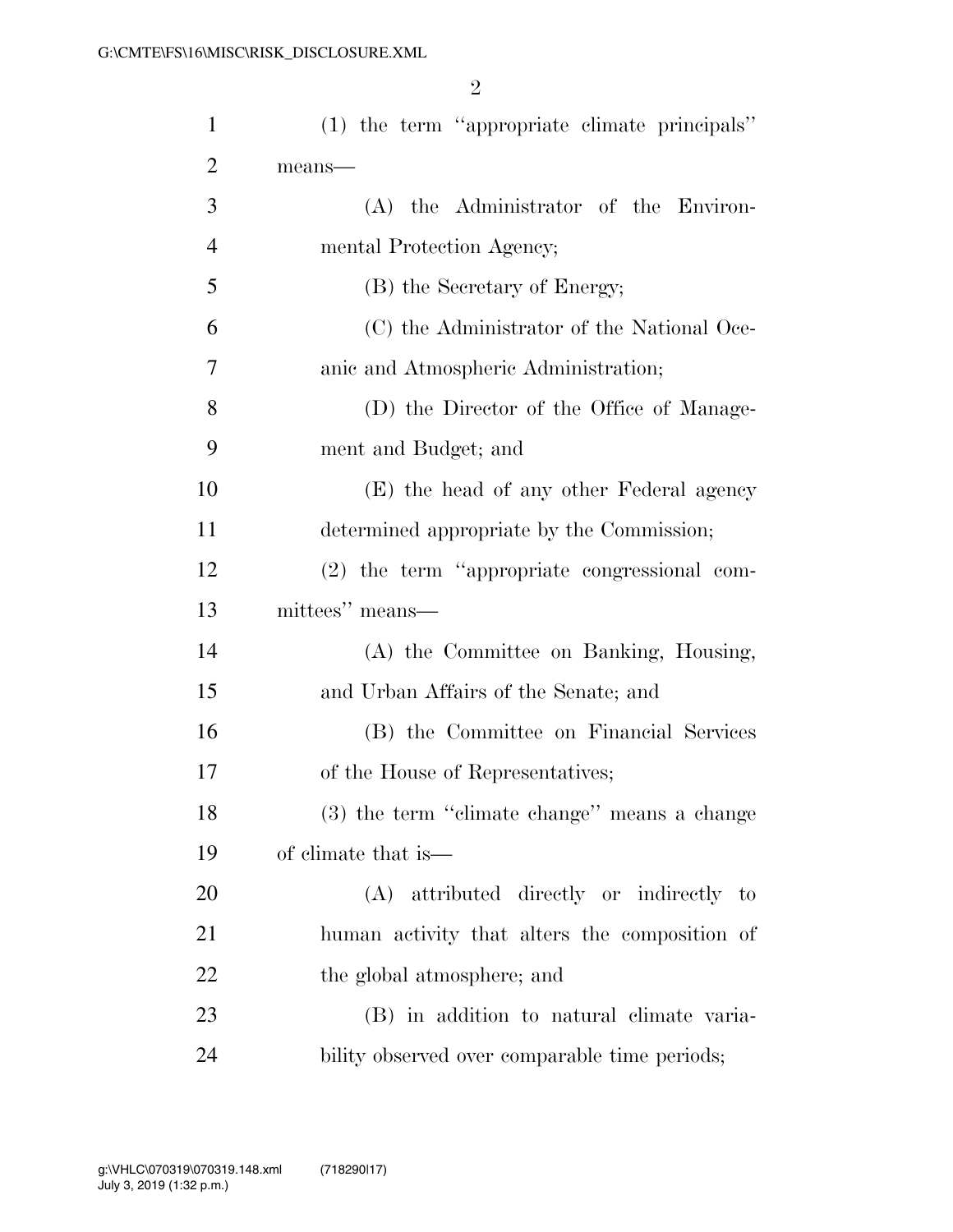(4) the term ''Commission'' means the Securi- ties and Exchange Commission; (5) the term ''covered issuer'' has the meaning given the term in section 13(s) of the Securities Ex- change Act of 1934, as added by section 5; (6) the term ''1.5 degree scenario'' means a widely recognized, publicly available analysis sce- nario in which human interventions to combat global climate change are likely to prevent the global aver- age temperature from reaching 1.5 degrees Celsius above pre-industrial levels; (7) the terms ''appropriate climate principals'' and ''climate change'' have the meanings given those terms in section 13(s) of the Securities Exchange Act of 1934; (8) the term ''baseline scenario'' means a wide- ly-recognized analysis scenario in which levels of greenhouse gas emissions, as of the date on which the analysis is performed, continue to grow, result- ing in— (A) an increase in the global average tem- perature of 1.5 degrees Celsius or more above pre-industrial levels; and

 (B) the realization of physical risks relat-ing to global climate change;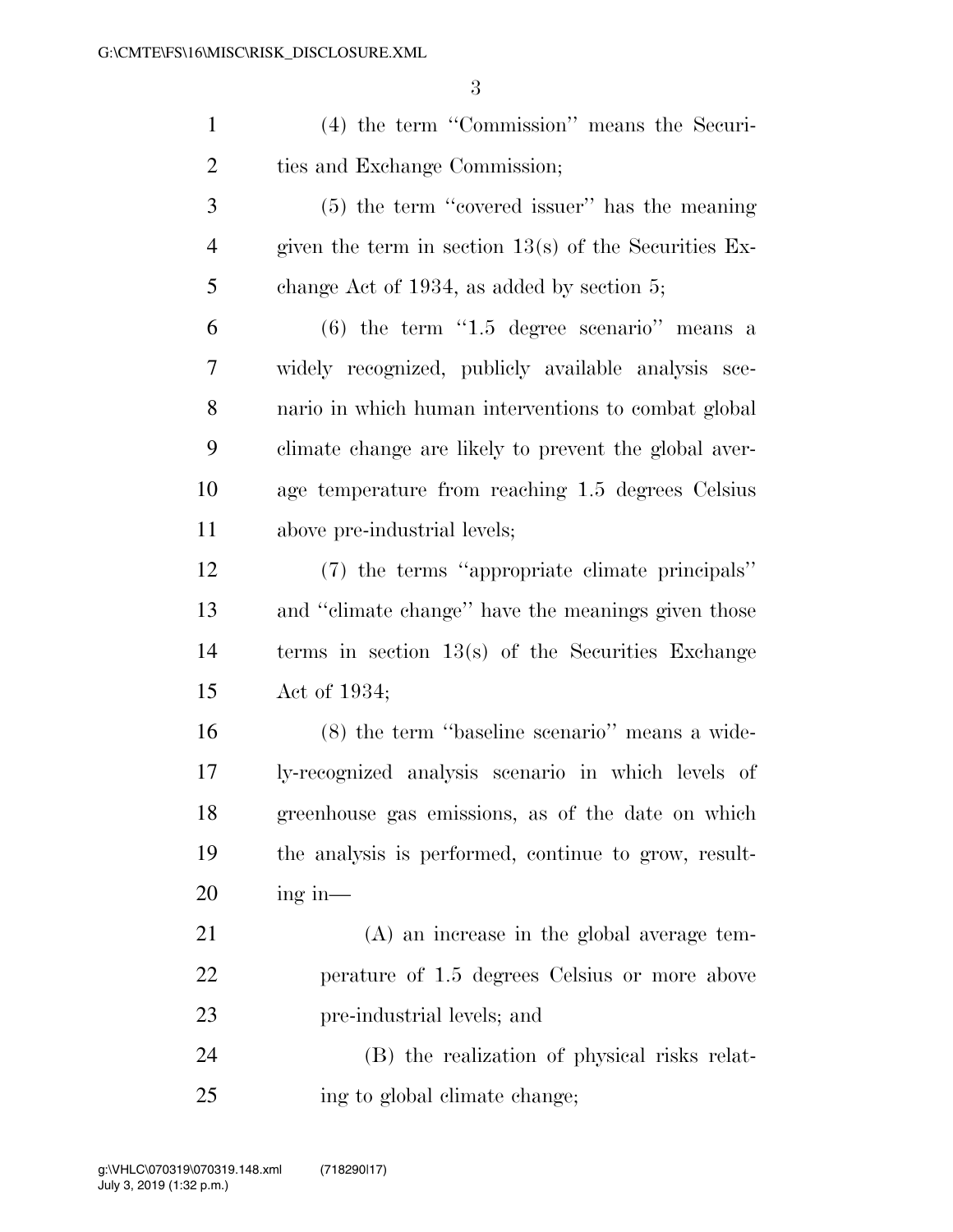| $\mathbf{1}$   | $(9)$ the term "carbon dioxide equivalent" means         |
|----------------|----------------------------------------------------------|
| $\overline{2}$ | the number of metric tons of carbon dioxide emis-        |
| 3              | sions with the same global warming potential as one      |
| $\overline{4}$ | metric ton of another greenhouse gas, as determined      |
| 5              | under table $A-1$ of subpart $A$ of part 98 of title 40, |
| 6              | Code of Federal Regulations, as in effect on the date    |
| 7              | of enactment of this subsection;                         |
| 8              | $(10)$ the term "commercial development of fos-          |
| 9              | sil fuels" includes—                                     |
| 10             | (A) exploration, extraction, processing, ex-             |
| 11             | porting, transporting, and any other significant         |
| 12             | action with respect to oil, natural gas, coal, or        |
| 13             | any byproduct thereof; and                               |
| 14             | (B) acquiring a license for any activity de-             |
| 15             | scribed in subparagraph $(A)$ ;                          |
| 16             | (11) the term "direct and indirect greenhouse            |
| 17             | gas emissions" includes, with respect to a covered       |
| 18             | <i>issuer-</i>                                           |
| 19             | (A) all direct greenhouse gas emissions re-              |
| 20             | leased by the covered issuer;                            |
| 21             | (B) all indirect greenhouse gas emissions                |
| 22             | with respect to electricity, heat, or steam pur-         |
| 23             | chased by the covered issuer;                            |
| 24             | (C) significant indirect emissions, other                |
| 25             | than the emissions described in subparagraph             |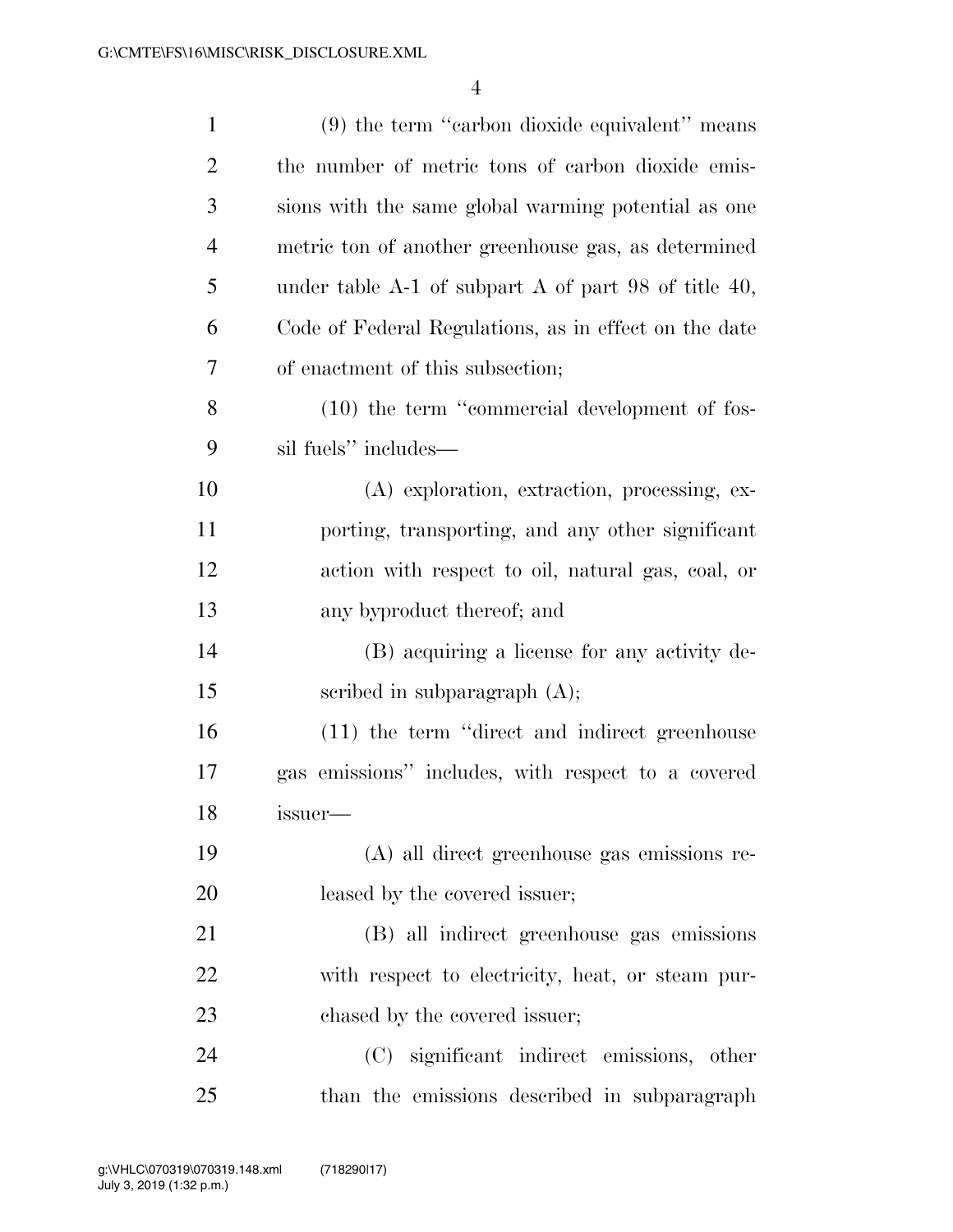| $\mathbf{1}$   | (B), that occur in the value chain of the covered |
|----------------|---------------------------------------------------|
| $\overline{2}$ | issuer; and                                       |
| 3              | (D) all indirect greenhouse gas emissions         |
| $\overline{4}$ | that are attributable to assets owned or man-     |
| 5              | aged, including assets that are partially owned   |
| 6              | or managed, by the covered issuer;                |

 (12) the term ''fossil fuel reserves'' means all producing assets, proved reserves, unproved re- sources, and any other ownership stake in sources of fossil fuels;

(13) the term ''greenhouse gas''—

 (A) means carbon dioxide, hydrofluorocarbons, methane, nitrous oxide, perfluorocarbons, sulfur hexafluoride, nitrogen triflouride, and chlorofluorocarbons; and

 (B) includes any other anthropogenically- emitted gas or particulate that the Adminis- trator of the Environmental Protection Agency determines, after notice and comment, to con-20 tribute to climate change;

 (14) the term ''greenhouse gas emissions'' means the emissions of greenhouse gas, expressed in terms of metric tons of carbon dioxide equivalent;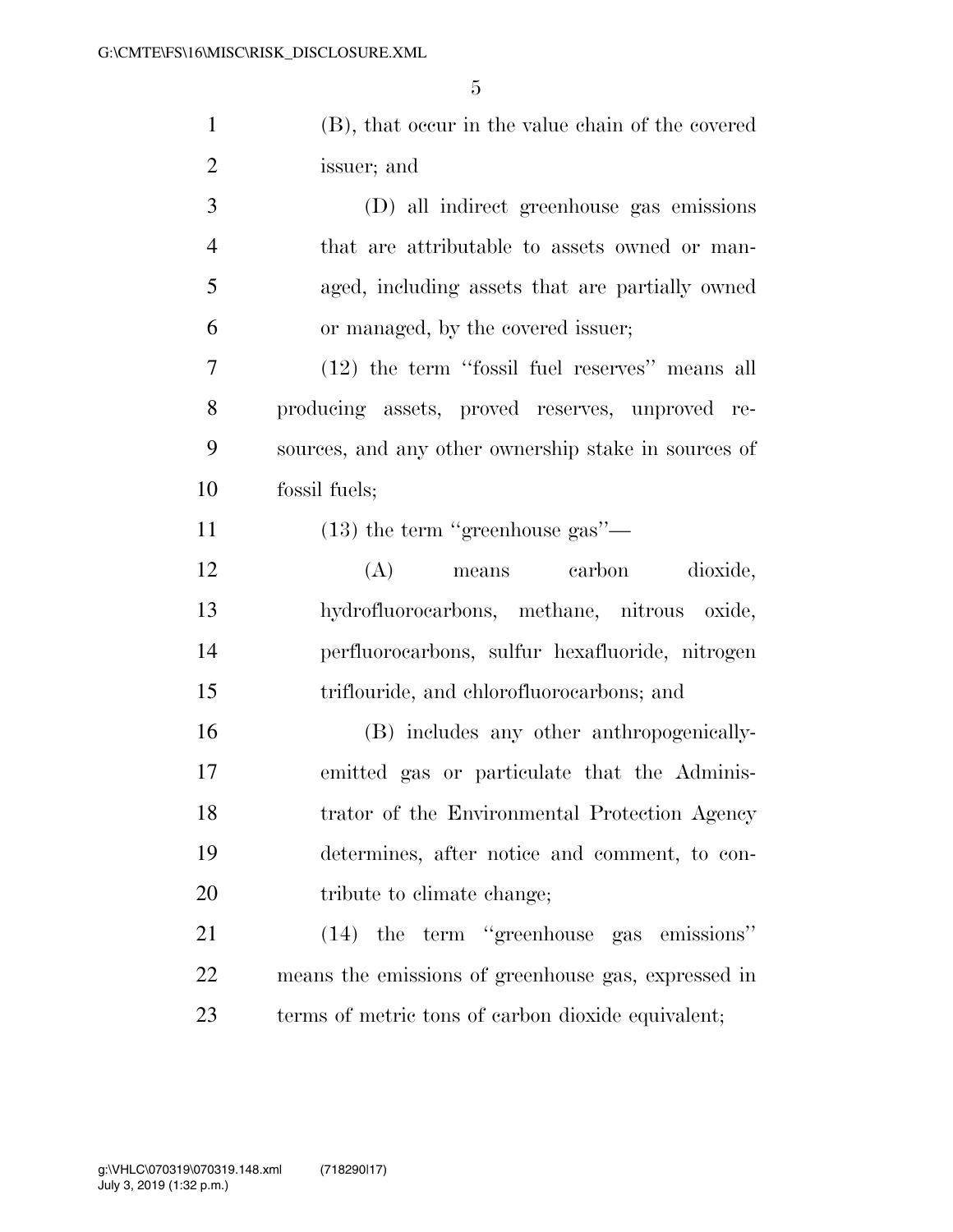| $\mathbf{1}$   | (15) the term "physical risks" has meaning              |
|----------------|---------------------------------------------------------|
| $\overline{2}$ | given the term in section $13(s)$ of the Securities Ex- |
| 3              | change Act of 1934;                                     |
| $\overline{4}$ | $(16)$ the term "social cost of carbon" means the       |
| 5              | monetized present value, discounted at a 3 percent      |
| 6              | or lower discount rate, in dollars, per metric ton of   |
| 7              | carbon dioxide (or carbon dioxide equivalent), of the   |
| 8              | net global costs over 300 years caused by the emis-     |
| 9              | sion of carbon dioxide (or carbon dioxide equivalent,   |
| 10             | as applicable) that result from—                        |
| 11             | (A) changes in net agricultural produc-                 |
| 12             | tivity;                                                 |
| 13             | (B) decreases in capital and labor produc-              |
| 14             | tivity;                                                 |
| 15             | (C) effects on human health;                            |
| 16             | (D) property damage from increased sea                  |
| 17             | level rise, flooding, wildfires, and frequency and      |
| 18             | severity of extreme weather events;                     |
| 19             | (E) the value of ecosystem services; and                |
| 20             | (F) any other type of economic, social, po-             |
| 21             | litical, or natural disruption;                         |
| 22             | $(17)$ the term "transition risks" has meaning          |
| 23             | given the term in section $13(s)$ of the Securities Ex- |
| 24             | change Act of 1934.                                     |
| 25             | $(18)$ the term "value chain"—                          |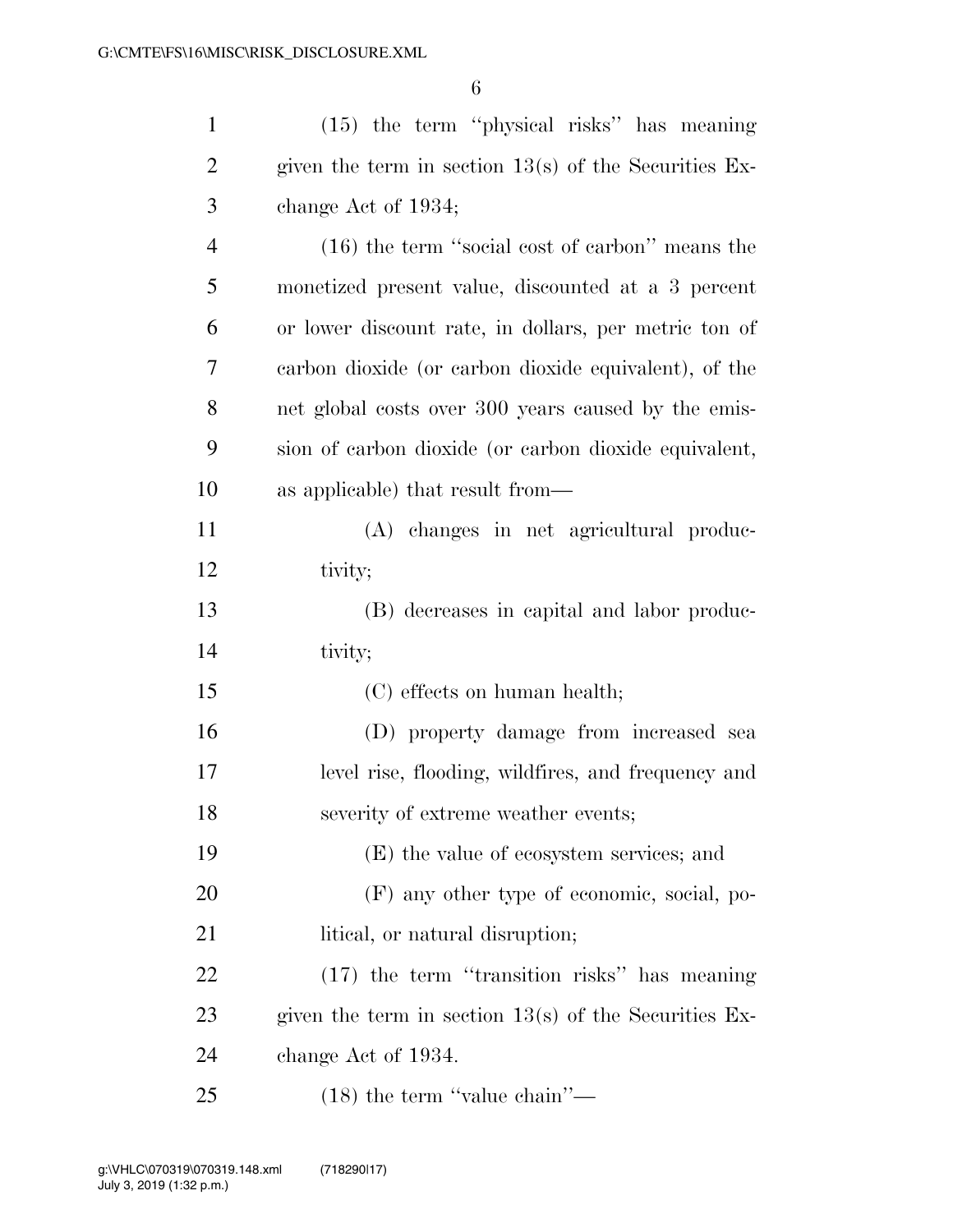| $\mathbf{1}$   | (A) means the total lifecycle of a product          |
|----------------|-----------------------------------------------------|
| $\overline{2}$ | or service, both before and after production of     |
| 3              | the product or service, as applicable; and          |
| $\overline{4}$ | (B) may include the sourcing of materials,          |
| 5              | production, and disposal with respect to the        |
| 6              | product or service described in subparagraph        |
| 7              | $(A)$ ; and                                         |
| 8              | $(19)$ the term "well below 1.5 degrees scenario"   |
| 9              | means a widely-recognized, publicly-available anal- |
| 10             | ysis scenario in which human interventions to com-  |
| 11             | bat global climate change are likely to prevent the |
| 12             | global average temperature from reaching 1.5 de-    |
|                |                                                     |
| 13             | grees Celsius above pre-industrial levels.          |
| 14             | SEC. 3. SENSE OF CONGRESS.                          |
| 15             | It is the sense of Congress that—                   |
| 16             | (1) continued inaction in addressing climate        |
| 17             | change poses a significant and increasing threat to |
| 18             | the growth and stability of the economy of the      |
| 19             | United States;                                      |
| 20             | (2) many sectors of the economy of the United       |
| 21             | States and many American businesses are exposed     |
| 22             | to multiple channels of climate-related risk, which |
| 23             | may include exposure to-                            |
| 24             | (A) the physical impacts of climate change,         |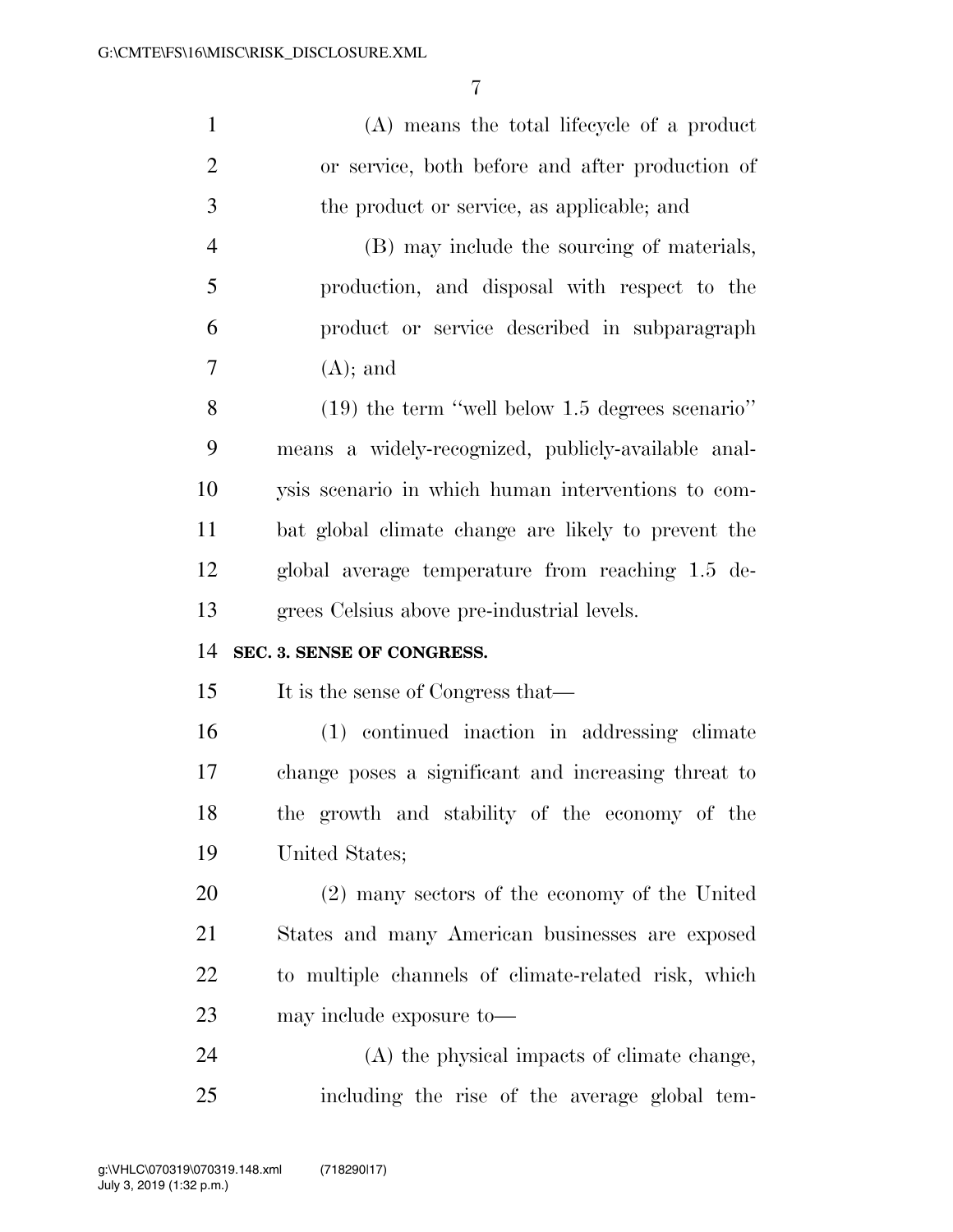| $\mathbf{1}$   | perature, accelerating sea-level<br>rise,              |
|----------------|--------------------------------------------------------|
| $\overline{2}$ | desertification, ocean acidification, intensifica-     |
| 3              | tion of storms, increase in heavy precipitation,       |
| $\overline{4}$ | more frequent and intense temperature ex-              |
| 5              | tremes, more severe droughts, and longer wild-         |
| 6              | fire seasons;                                          |
| 7              | (B) the economic disruptions and security              |
| 8              | threats that result from the physical impacts          |
| 9              | described in subparagraph $(A)$ ; and                  |
| 10             | (C) the transition impacts that result as              |
| 11             | the global economy transitions to a clean and          |
| 12             | renewable energy, low-emissions economy, in-           |
| 13             | cluding financial impacts as fossil fuel assets        |
| 14             | risk becoming stranded and it becomes uneco-           |
| 15             | nomic for companies to develop fossil fuel assets      |
| 16             | as policymakers act to limit the worst impacts         |
| 17             | of climate change by keeping the average rise in       |
| 18             | global temperature to 1.5 degrees Celsius above        |
| 19             | pre-industrial levels;                                 |
| 20             | (3) assessing the potential impact of climate-re-      |
| 21             | lated risks on national and international financial    |
| 22             | systems is an urgent concern;                          |
| 23             | (4) companies have a duty to disclose financial        |
| 24             | risks that climate change presents to their investors, |
| 25             | lenders, and insurers;                                 |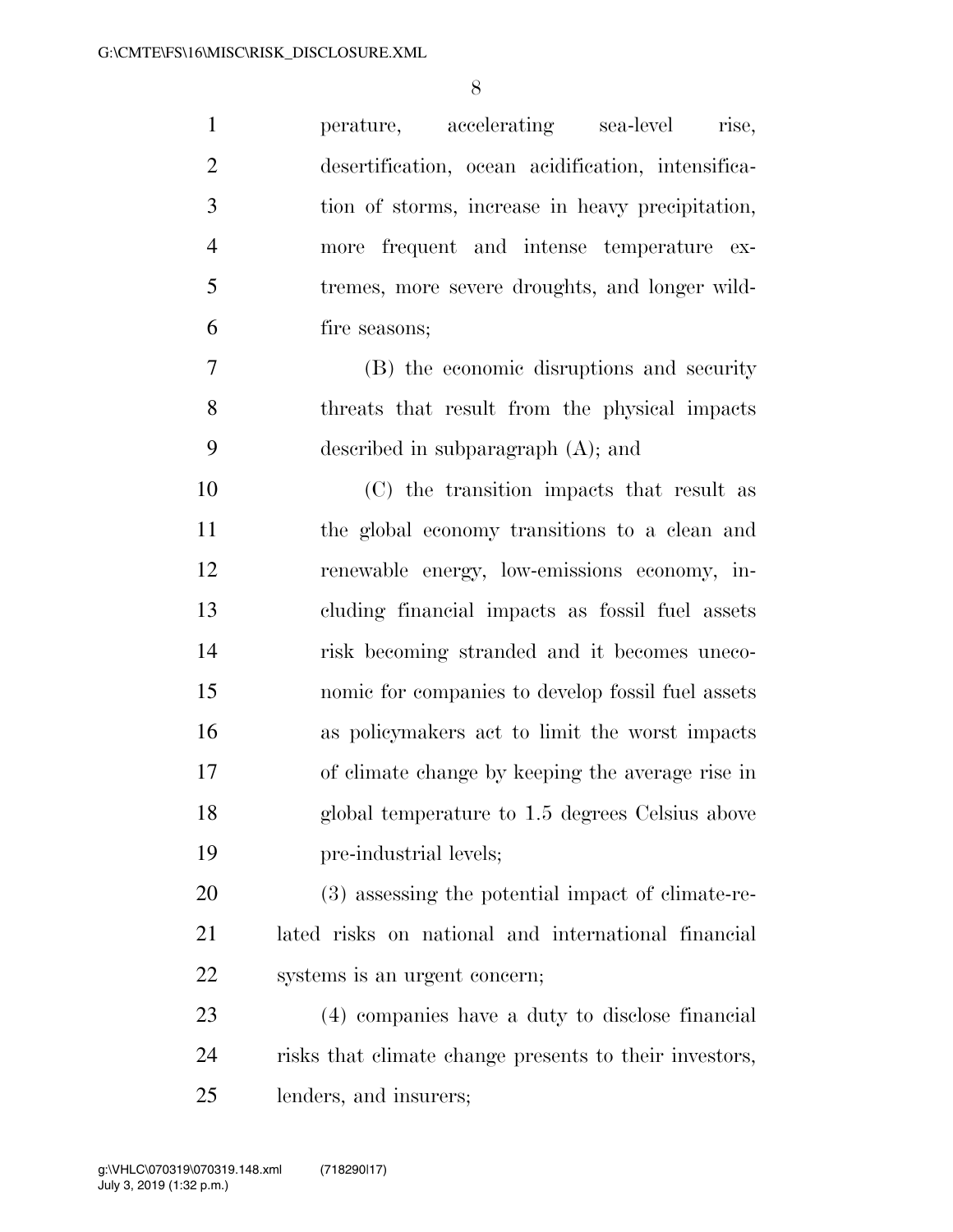(5) the Commission has a duty to promote a risk-informed securities market that is worthy of the trust of the public as families invest for their fu-tures;

 (6) investors, lenders, and insurers are increas- ingly demanding climate risk information that is consistent, comparable, reliable, and clear;

 (7) including standardized, material climate change risk and opportunity disclosure that is useful for decision makers in annual reports to the Com- mission will increase transparency with respect to risk accumulation and exposure in financial markets;

 (8) requiring companies to disclose climate-re- lated risk exposure and risk management strategies will encourage a smoother transition to a clean and renewable energy, low-emissions economy and guide capital allocation to mitigate, and adapt to, the ef- fects of climate change and limit damages associated with climate-related events and disasters; and

 (9) a critical component in fighting climate change is a transparent accounting of the risks that climate change presents and the implications of con-tinued inaction with respect to climate change.

#### **SEC. 4. FINDINGS.**

Congress finds that—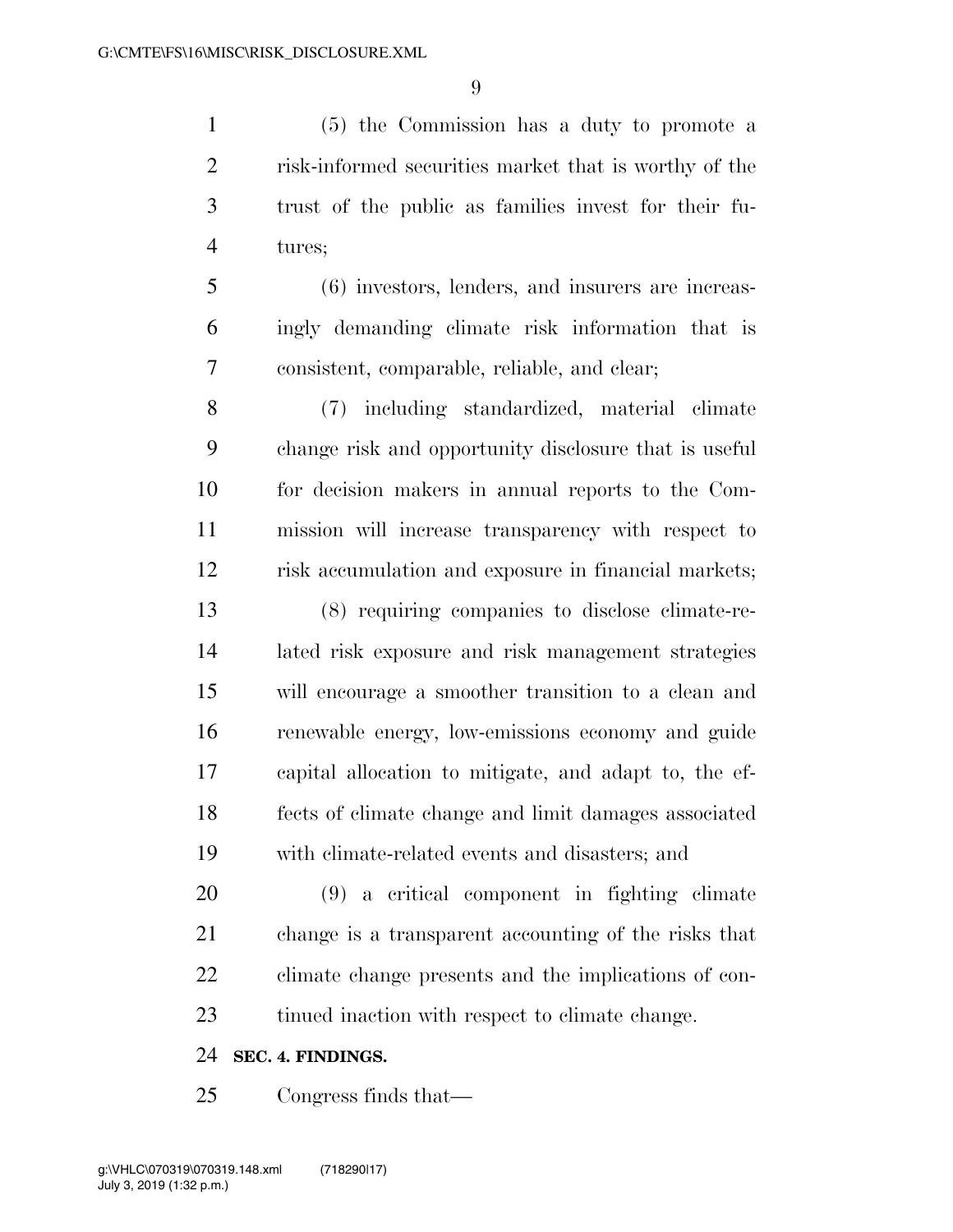| $\mathbf{1}$   | (1) short-, medium-, and long-term financial          |
|----------------|-------------------------------------------------------|
| $\overline{2}$ | and economic risks and opportunities relating to cli- |
| 3              | mate change, and the national and global reduction    |
| $\overline{4}$ | of greenhouse gas emissions, constitute information   |
| 5              | that issuers—                                         |
| 6              | (A) may reasonably expect to affect share-            |
| 7              | holder decision making; and                           |
| 8              | (B) should regularly identify, evaluate, and          |
| 9              | disclose; and                                         |
| 10             | (2) the disclosure of information described in        |
| 11             | $\text{param}$ (1) should—                            |
| 12             | (A) identify, and evaluate—                           |
| 13             | material physical and transition<br>(i)               |
| 14             | risks posed by climate change; and                    |
| 15             | (ii) the potential financial impact of                |
| 16             | such risks;                                           |
| 17             | (B) detail any implications such risks have           |
| 18             | on corporate strategy;                                |
| 19             | (C) detail any board-level oversight of ma-           |
| 20             | terial climate related risks and opportunities;       |
| 21             | (D) allow for intra- and cross-industry               |
| 22             | comparison, to the extent practicable, of cli-        |
| 23             | mate-related risk exposure through the inclu-         |
| 24             | sion of standardized industry-specific and sec-       |
| 25             | tor-specific disclosure metrics, as identified by     |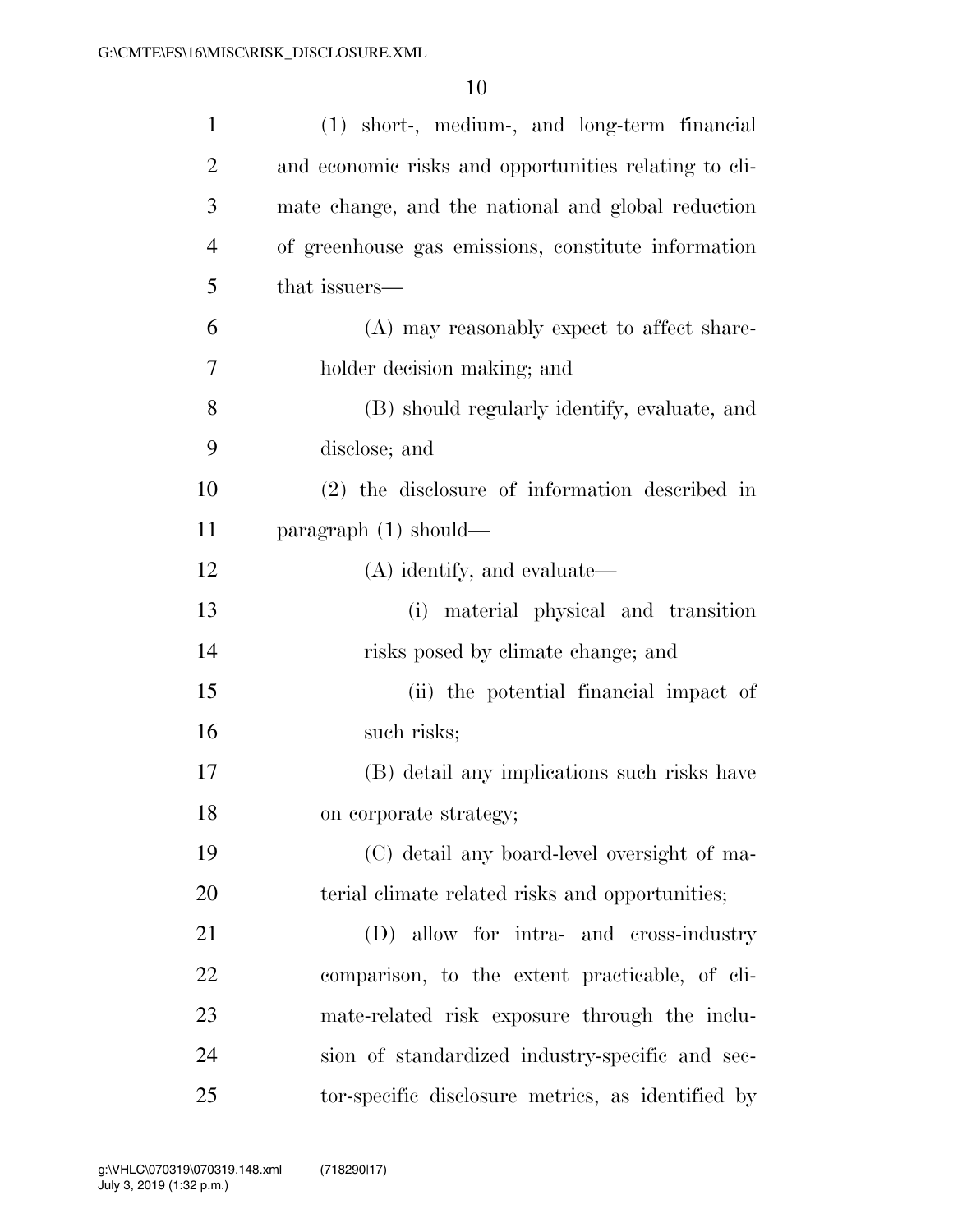| $\mathbf{1}$   | the Commission, in consultation with the appro-              |
|----------------|--------------------------------------------------------------|
| $\overline{2}$ | priate climate principals;                                   |
| 3              | (E) allow for tracking of performance over                   |
| $\overline{4}$ | time with respect to mitigating climate risk ex-             |
| 5              | posure; and                                                  |
| 6              | (F) incorporate a price on greenhouse gas                    |
| $\overline{7}$ | emissions in financial analyses that reflects, at            |
| 8              | minimum, the social cost of carbon that is at-               |
| 9              | tributable to issuers.                                       |
| 10             | SEC. 5. DISCLOSURES RELATING TO CLIMATE CHANGE.              |
| 11             | (a) IN GENERAL.—Section 13 of the Securities Ex-             |
| 12             | change Act of 1934 (15 U.S.C. 78m) is amended by add-        |
| 13             | ing at the end the following:                                |
| 14             | DISCLOSURES RELATING<br>``(s)<br><b>CLIMATE</b><br><b>TO</b> |
| 15             | CHANGE.                                                      |
| 16             | $\cdot\cdot(1)$ DEFINITIONS.—In this subsection—             |
| 17             | $\lq\lq$ the term 'appropriate climate prin-                 |
| 18             | cipals' means-                                               |
| 19             | "(i) the Administrator of the Environ-                       |
| 20             | mental Protection Agency;                                    |
| 21             | "(ii) the Secretary of Energy;                               |
| 22             | "(iii) the Administrator of the Na-                          |
| 23             | tional Oceanic and Atmospheric Adminis-                      |
| 24             | tration;                                                     |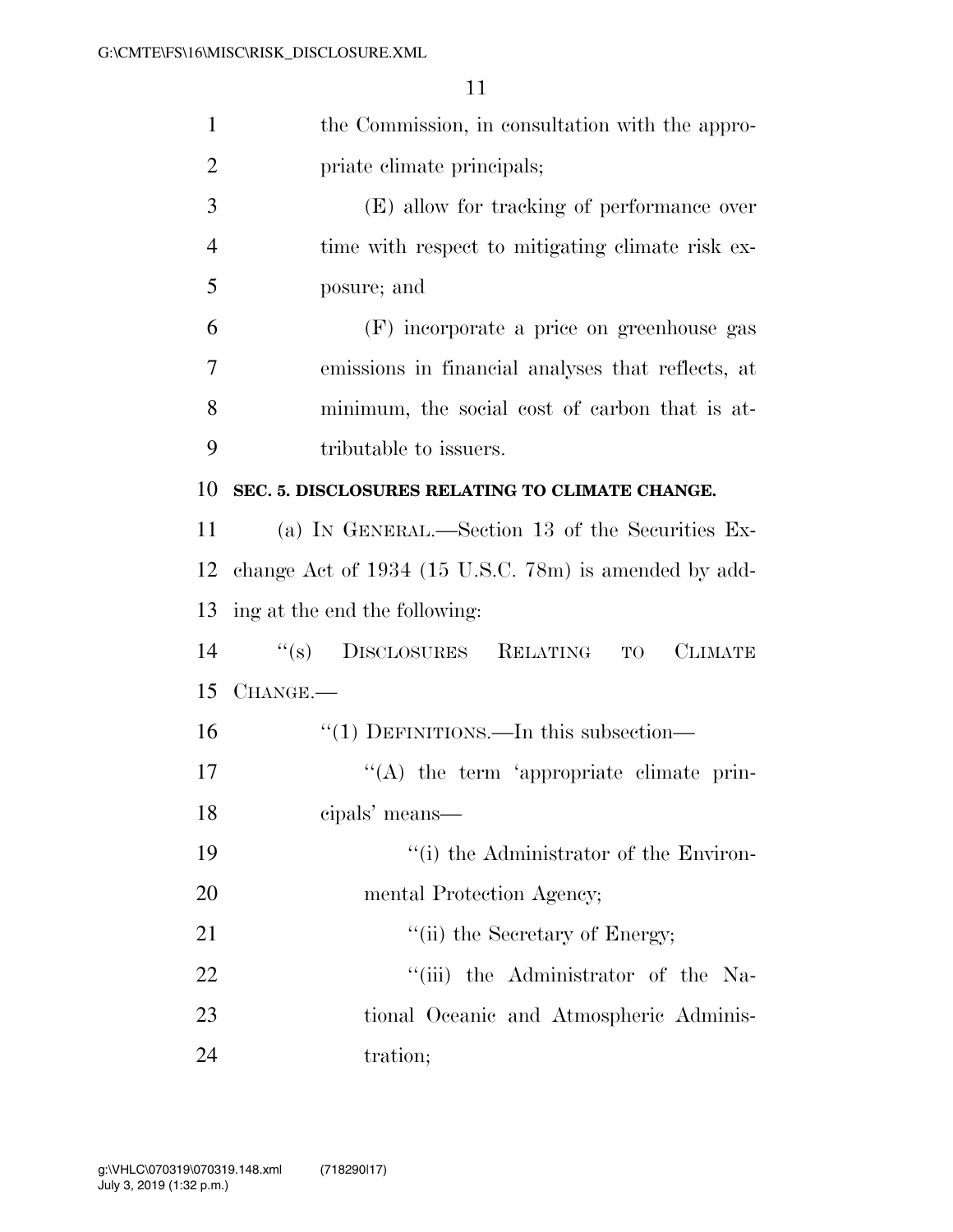| $\mathbf{1}$   | "(iv) the Director of the Office of                 |
|----------------|-----------------------------------------------------|
| $\overline{2}$ | Management and Budget; and                          |
| 3              | $f'(v)$ the head of any other Federal               |
| $\overline{4}$ | agency determined appropriate by the                |
| 5              | Commission;                                         |
| 6              | "(B) the term 'climate change' means a              |
| $\overline{7}$ | change of climate that is—                          |
| 8              | "(i) attributed directly or indirectly to           |
| 9              | human activity that alters the composition          |
| 10             | of the global atmosphere; and                       |
| 11             | "(ii) in addition to natural climate                |
| 12             | variability observed over comparable time           |
| 13             | periods;                                            |
| 14             | "(C) the term 'covered issuer' means an             |
| 15             | issuer that is required to file an annual report    |
| 16             | under subsection (a) or section $15(d)$ ;           |
| 17             | $\lq\lq$ (D) the term 'physical risks' means finan- |
| 18             | cial risks to long-lived fixed assets, locations,   |
| 19             | operations, or value chains that result from ex-    |
| 20             | posure to physical climate-related effects, in-     |
| 21             | cluding—                                            |
| 22             | "(i) increased average global tempera-              |
| 23             | tures and increased frequency of tempera-           |
| 24             | ture extremes;                                      |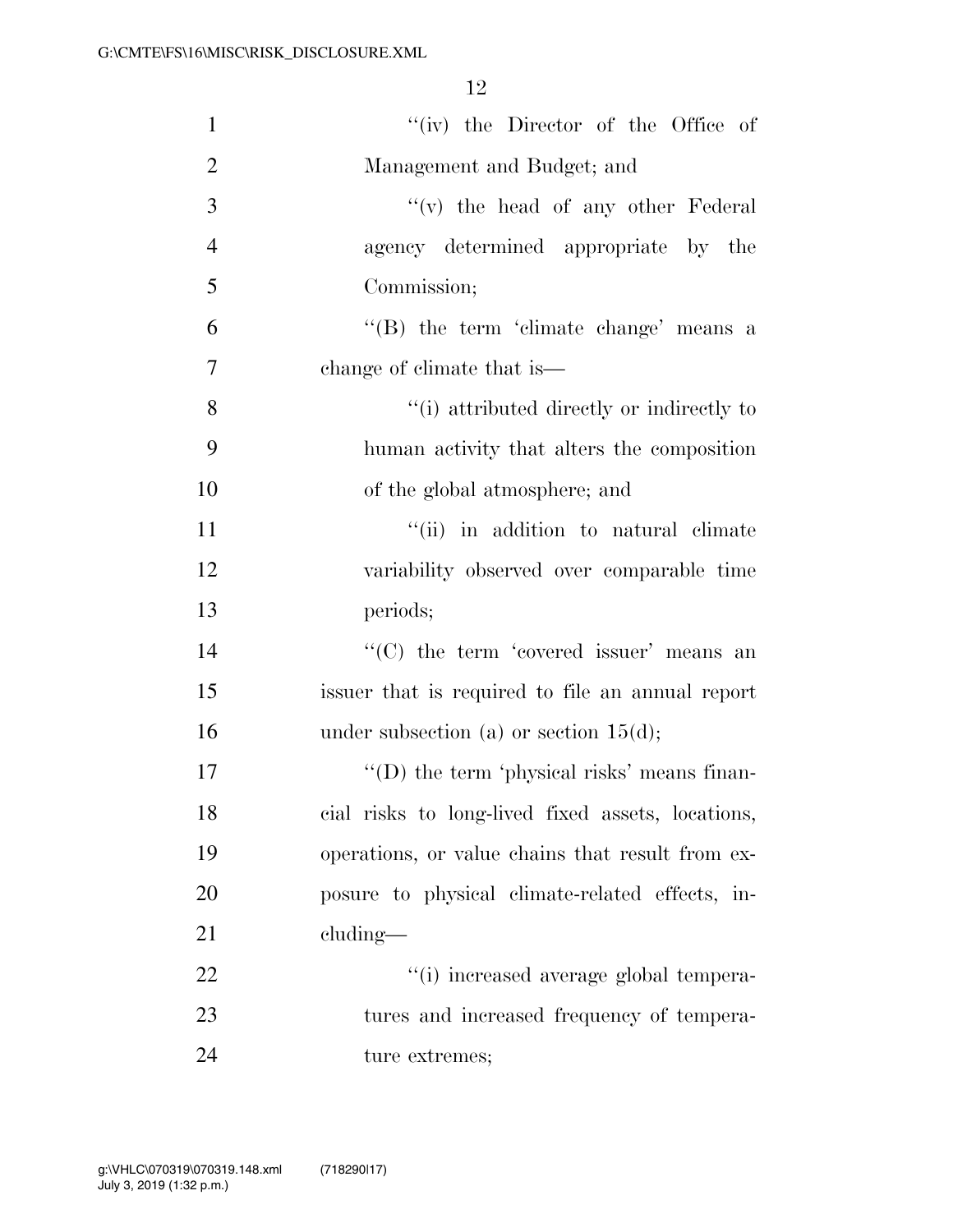| $\mathbf{1}$   | "(ii) increased severity and frequency          |
|----------------|-------------------------------------------------|
| $\overline{2}$ | of extreme weather events;                      |
| 3              | "(iii) increased flooding;                      |
| $\overline{4}$ | $f'(iv)$ sea level rise;                        |
| 5              | $f'(v)$ ocean acidification;                    |
| 6              | "(vi) increased frequency of wildfires;         |
| 7              | "(vii) decreased arability of farmland;         |
| 8              | "(viii) decreased availability of fresh         |
| 9              | water; and                                      |
| 10             | "(ix) any other financial risks to long-        |
| 11             | lived fixed assets, locations, operations, or   |
| 12             | value chains determined appropriate by the      |
| 13             | Commission, in consultation with appro-         |
| 14             | priate climate principals;                      |
| 15             | $f(E)$ the term 'transition risks' means fi-    |
| 16             | nancial risks that are attributable to climate  |
| 17             | change mitigation and adaptation, including ef- |
| 18             | forts to reduce greenhouse gas emissions and    |
| 19             | strengthen resilience to the impacts of climate |
| 20             | change, including—                              |
| 21             | $``(i) \; costs \; relating \; to \; -$         |
| 22             | international treaties<br>``(I)<br>and          |
| 23             | agreements;                                     |
| 24             | "(II) Federal, State, and local                 |
| 25             | policy;                                         |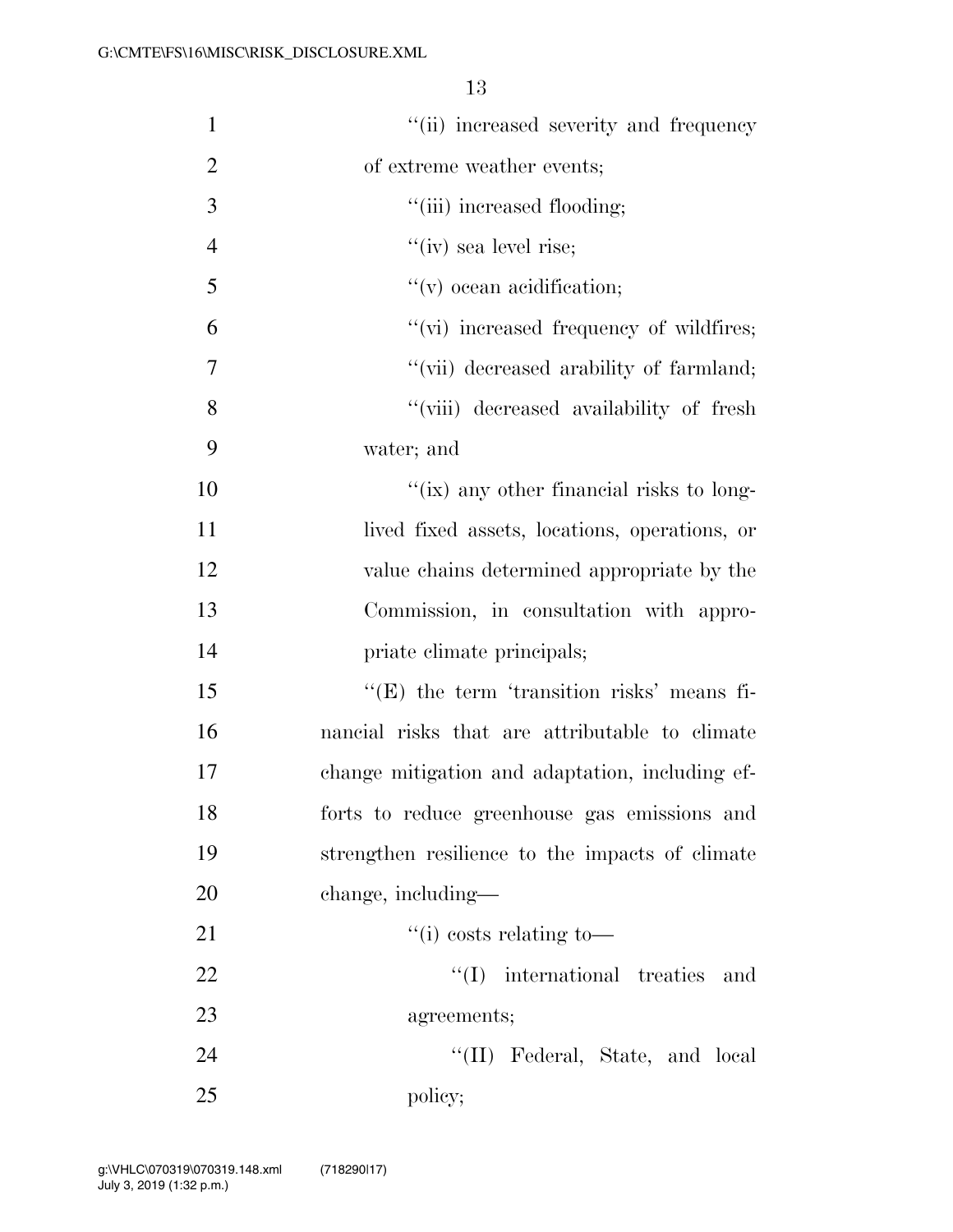|                | 14                                                    |
|----------------|-------------------------------------------------------|
| $\mathbf{1}$   | "(III) new technologies;                              |
| $\overline{2}$ | $\lq\lq$ (IV) changing markets;                       |
| 3              | $\lq\lq(V)$ reputational impacts rel-                 |
| $\overline{4}$ | evant to changing consumer behavior;                  |
| 5              | and                                                   |
| 6              | $\lq\lq$ (VI) litigation; and                         |
| 7              | "(ii) assets that may lose value or be-               |
| 8              | come stranded due to any of the costs de-             |
| 9              | scribed in subclauses (I) through (VI) of             |
| 10             | clause (i);                                           |
| 11             | "(2) DISCLOSURE.—Each covered issuer, in any          |
| 12             | annual report filed by the covered issuer under sub-  |
| 13             | section (a) or section $15(d)$ , shall, in accordance |
| 14             | with any rules issued by the Commission pursuant      |
| 15             | to the Climate Risk Disclosure Act of 2019, include   |
| 16             | in each such report information regarding—            |
| 17             | $\lq\lq$ the identification of, the evaluation of     |
| 18             | potential financial impacts of, and any risk-         |
| 19             | management strategies relating to-                    |
| 20             | "(i) physical risks posed to the cov-                 |
| 21             | ered issuer by climate change; and                    |
| 22             | "(ii) transition risks posed to the cov-              |
| 23             | ered issuer by climate change;                        |
| 24             | "(B) a description of any established cor-            |
| 25             | porate governance processes and structures to         |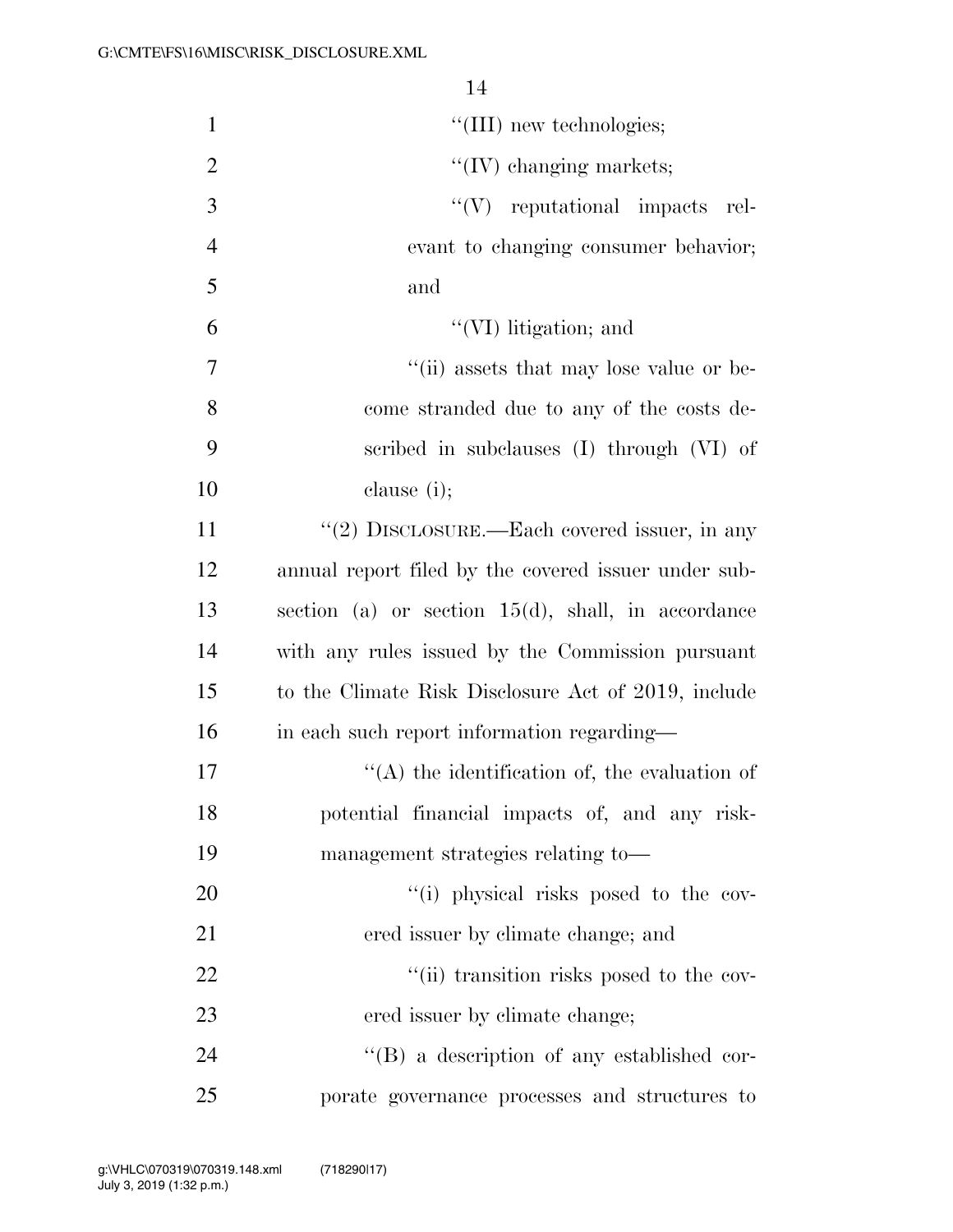identify, assess, and manage climate-related risks; and

 ''(C) a description of specific actions that the covered issuer is taking to mitigate identi-fied risks.

 ''(3) RULE OF CONSTRUCTION.—Nothing in paragraph (2) may be construed as precluding a cov- ered issuer from including, in an annual report sub- mitted under subsection (a) or section 15(d), any in- formation not explicitly referenced in those para-graphs.''.

#### **SEC. 6. RULEMAKING.**

 (a) CLIMATE RISK DISCLOSURE RULES.—The Com- mission, in consultation with the appropriate climate prin- cipals, shall not later than 2 years after the date of the enactment of this Act, issue rules with respect to the infor- mation that a covered issuer is required to disclose pursu- ant to section 13(s) of the Securities Exchange Act of 1934 and such rules shall—

 (1) establish, in consultation with the appro- priate climate principals, climate-related risk disclo-sure guidance, which shall—

 (A) be, to the extent practicable, special- ized for industries within specific sectors of the economy, which shall include—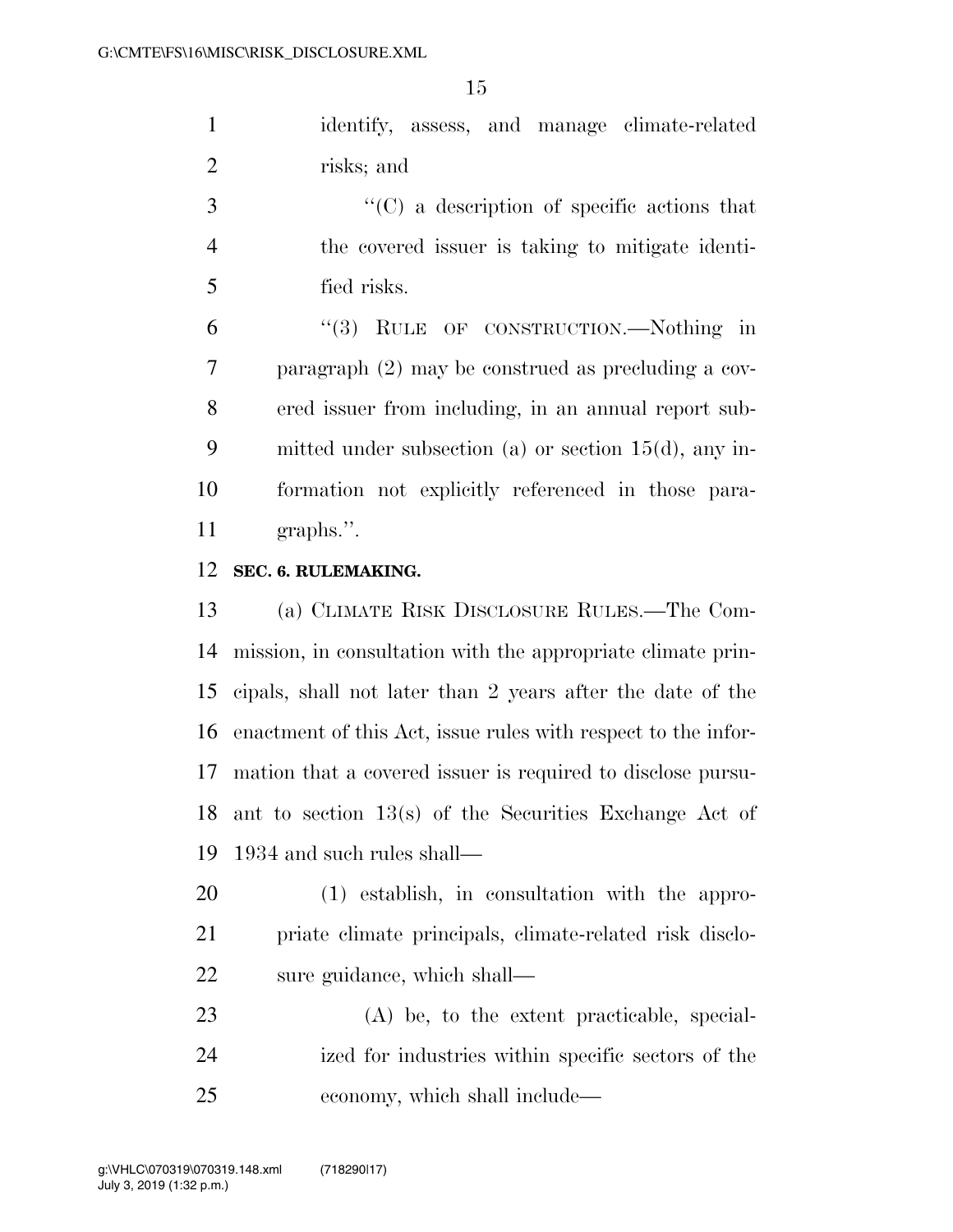| $\mathbf{1}$   | (i) the sectors of finance, insurance,           |
|----------------|--------------------------------------------------|
| $\overline{2}$ | transportation, electric power, mining, and      |
| 3              | non-renewable energy; and                        |
| $\overline{4}$ | (ii) any other sector determined ap-             |
| 5              | propriate by the Commission, in consulta-        |
| 6              | tion with the appropriate climate prin-          |
| $\overline{7}$ | cipals;                                          |
| 8              | (B) include reporting standards for esti-        |
| 9              | mating and disclosing direct and indirect green- |
| 10             | house gas emissions by a covered issuer, and     |
| 11             | any affiliates of the covered issuer, which      |
| 12             | shall—                                           |
| 13             | (i) separate, to the extent practicable,         |
| 14             | total emissions of each specified green-         |
| 15             | house gas by the covered issuer; and             |
| 16             | (ii) include greenhouse gas emissions            |
| 17             | by the covered issuer during the period          |
| 18             | covered by the disclosure;                       |
| 19             | (C) include reporting standards for dis-         |
| 20             | closing, with respect to a covered issuer—       |
| 21             | (i) the total amount of fossil fuel-re-          |
| 22             | lated assets owned or managed by the cov-        |
| 23             | ered issuer; and                                 |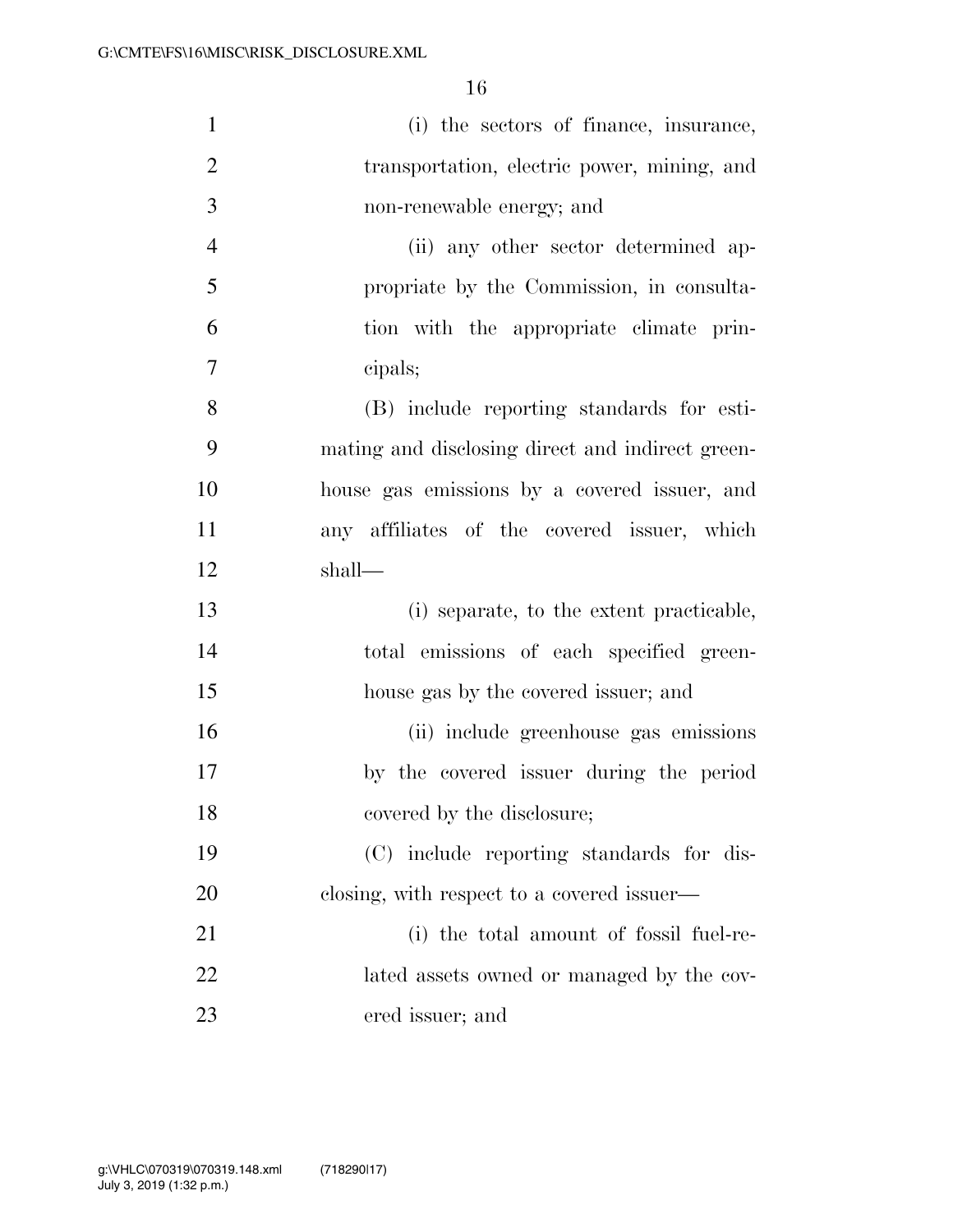| $\mathbf{1}$   | (ii) the percentage of fossil fuel-re-            |
|----------------|---------------------------------------------------|
| $\overline{2}$ | lated assets as a percentage of total assets      |
| $\mathfrak{Z}$ | owned or managed by the covered issuer;           |
| $\overline{4}$ | (D) establish a minimum social cost of car-       |
| 5              | bon, which—                                       |
| 6              | (i) shall be considered a minimum                 |
| 7              | price with respect to costs associated with       |
| 8              | carbon emissions;                                 |
| 9              | (ii) a covered issuer shall use in pre-           |
| 10             | paring climate-related disclosure state-          |
| 11             | ments; and                                        |
| 12             | (iii) the Commission shall make pub-              |
| 13             | licly available all assumptions and methods       |
| 14             | used in the calculations;                         |
| 15             | (E) not preclude a covered issuer from            |
| 16             | using and disclosing, as compared with the        |
| 17             | price established under subparagraph (D), a       |
| 18             | higher price of greenhouse gas emissions;         |
| 19             | (F) specify requirements for, and the dis-        |
| 20             | closure of, input parameters, assumptions, and    |
| 21             | analytical choices to be used in climate scenario |
| 22             | analyses required under paragraph $(2)(A)$ , in-  |
| 23             | $cluding$ —                                       |
| 24             | (i) present value discount rates;                 |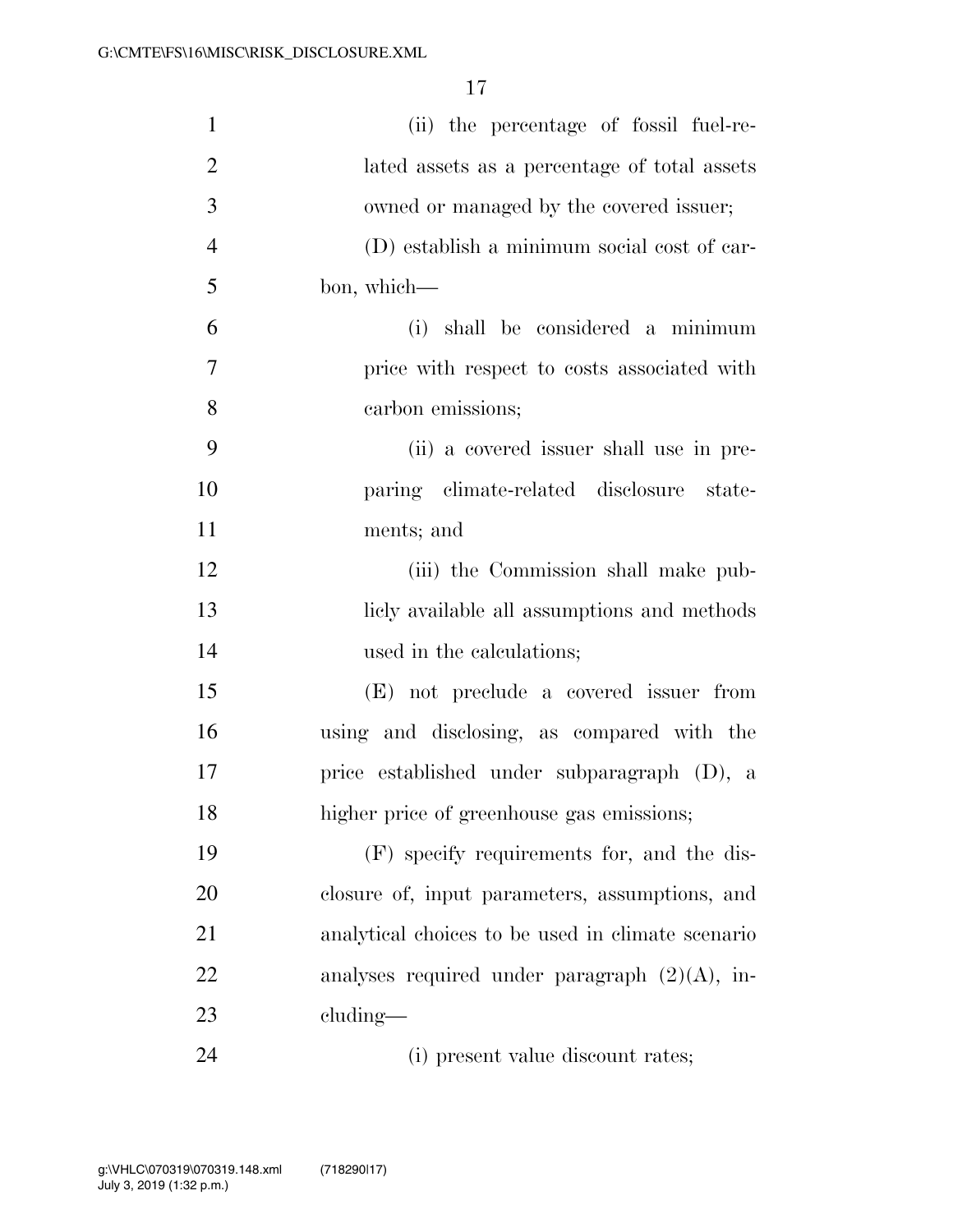| $\mathbf{1}$   | (ii) time frames to consider, including                  |
|----------------|----------------------------------------------------------|
| $\overline{2}$ | 5, 10, and 20 year time frames; and                      |
| 3              | (iii) minimum pricing of greenhouse                      |
| $\overline{4}$ | gas emissions, as established under sub-                 |
| 5              | paragraph (D) and subject to subpara-                    |
| 6              | $graph(E);$ and                                          |
| 7              | (G) include, after consultation with the                 |
| 8              | Administrator of the Environmental Protection            |
| 9              | Agency, the Secretary of Energy, the Secretary           |
| 10             | of the Interior, the Secretary of Agriculture, the       |
| 11             | Secretary of Transportation, the Chair of the            |
| 12             | Council on Environmental Quality, and the Di-            |
| 13             | rector of the Office of Science and Technology           |
| 14             | Policy documentation standards and guidance              |
| 15             | with respect to the information required under           |
| 16             | paragraph $(2)(C)$ ;                                     |
| 17             | (2) require that a covered issuer, with respect          |
| 18             | to a disclosure required under section $3(s)$ of the Se- |
| 19             | curities Exchange Act of 1934—                           |
| 20             | (A) incorporate into such disclosure—                    |
| 21             | (i) quantitative analysis to support                     |
| 22             | any qualitative statement made by the cov-               |
| 23             | ered issuer;                                             |
| 24             | (ii) the guidance established under                      |
| 25             | $\frac{1}{2}$                                            |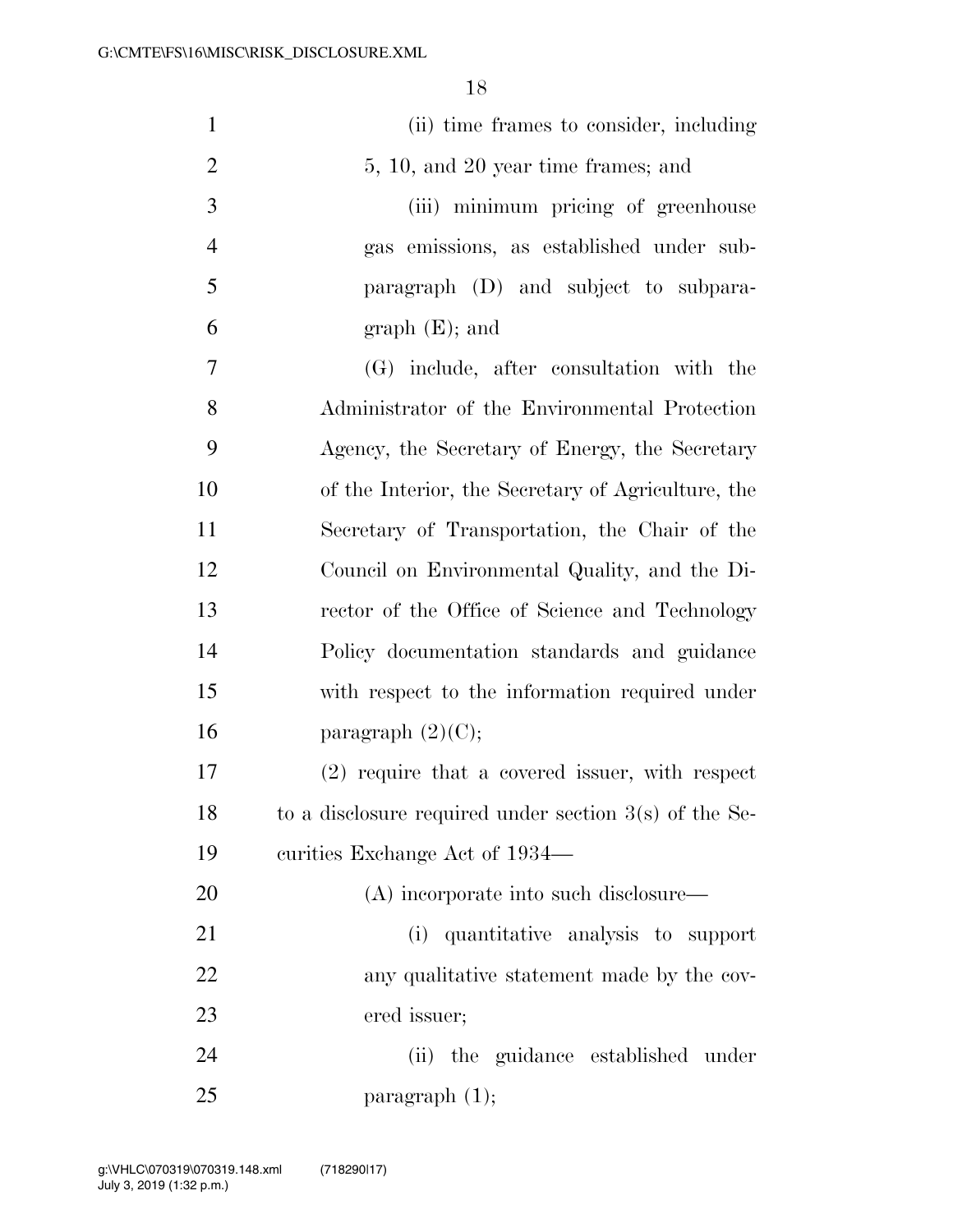| $\mathbf{1}$   | (iii) industry-specific metrics that           |
|----------------|------------------------------------------------|
| $\overline{2}$ | comply with the requirements under para-       |
| 3              | graph $(1)(A);$                                |
| $\overline{4}$ | (iv) specific risk management actions          |
| 5              | that the covered issuer is taking to address   |
| 6              | identified risks;                              |
| $\overline{7}$ | (v) a discussion of the short-, me-            |
| 8              | dium-, and long-term resilience of any risk    |
| 9              | management strategy, and the evolution of      |
| 10             | applicable risk metrics, of the covered        |
| 11             | issuer under each scenario described in        |
| 12             | paragraph $(1)(B)$ ; and                       |
| 13             | (vi) the total cost of carbon attrib-          |
| 14             | utable to the direct and indirect green-       |
| 15             | house gas emissions of the covered issuer,     |
| 16             | using, at minimum, the social cost of car-     |
| 17             | bon;                                           |
| 18             | (B) consider, when preparing any quali-        |
| 19             | tative or quantitative risk analysis statement |
| 20             | contained in the disclosure—                   |
| 21             | (i) a baseline scenario that includes          |
| 22             | physical impacts of climate change;            |
| 23             | (ii) a well below 1.5 degrees scenario;        |
| 24             | and                                            |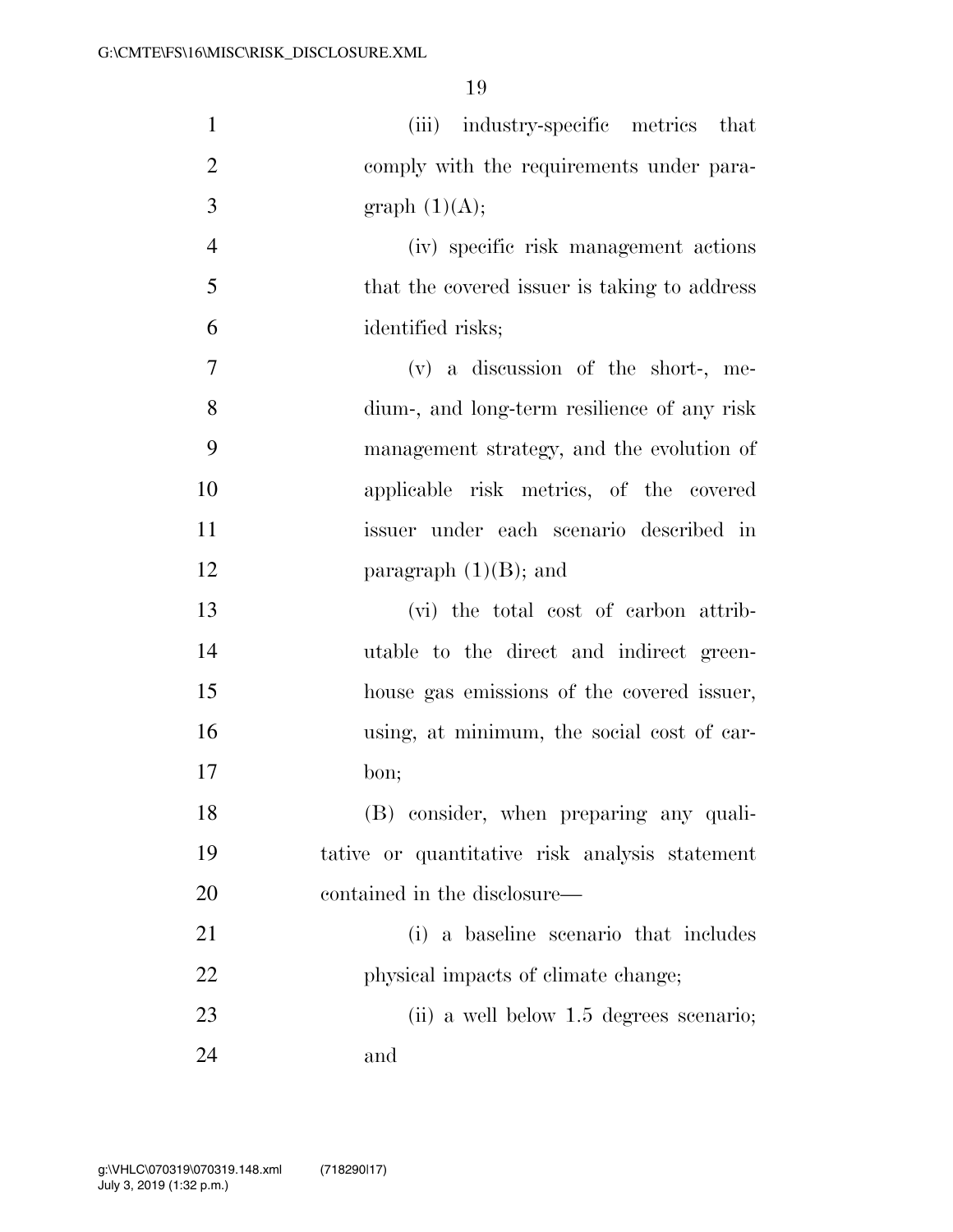| $\mathbf{1}$   | (iii) any additional climate analysis           |
|----------------|-------------------------------------------------|
| $\overline{2}$ | scenario considered appropriate by the          |
| 3              | Commission, in consultation with the ap-        |
| $\overline{4}$ | propriate climate principals;                   |
| 5              | (C) if the covered issuer engages in the        |
| 6              | commercial development of fossil fuels, include |
| 7              | in the disclosure—                              |
| 8              | (i) an estimate of the total and a              |
| 9              | disaggregated amount of direct and indi-        |
| 10             | rect greenhouse gas emissions of the cov-       |
| 11             | ered issuer that are attributable to—           |
| 12             | (I) combustion;                                 |
| 13             | (II) flared hydrocarbons;                       |
| 14             | (III) process emissions;                        |
| 15             | (IV) directly vented emissions;                 |
| 16             | (V) fugitive emissions or leaks;                |
| 17             | and                                             |
| 18             | (VI) land use changes;                          |
| 19             | (ii) a description of—                          |
| 20             | (I) the sensitivity of fossil fuel re-          |
| 21             | serve levels to future price projection         |
| 22             | scenarios that incorporate the social           |
| 23             | cost of carbon into hydrocarbon pric-           |
| 24             | ing;                                            |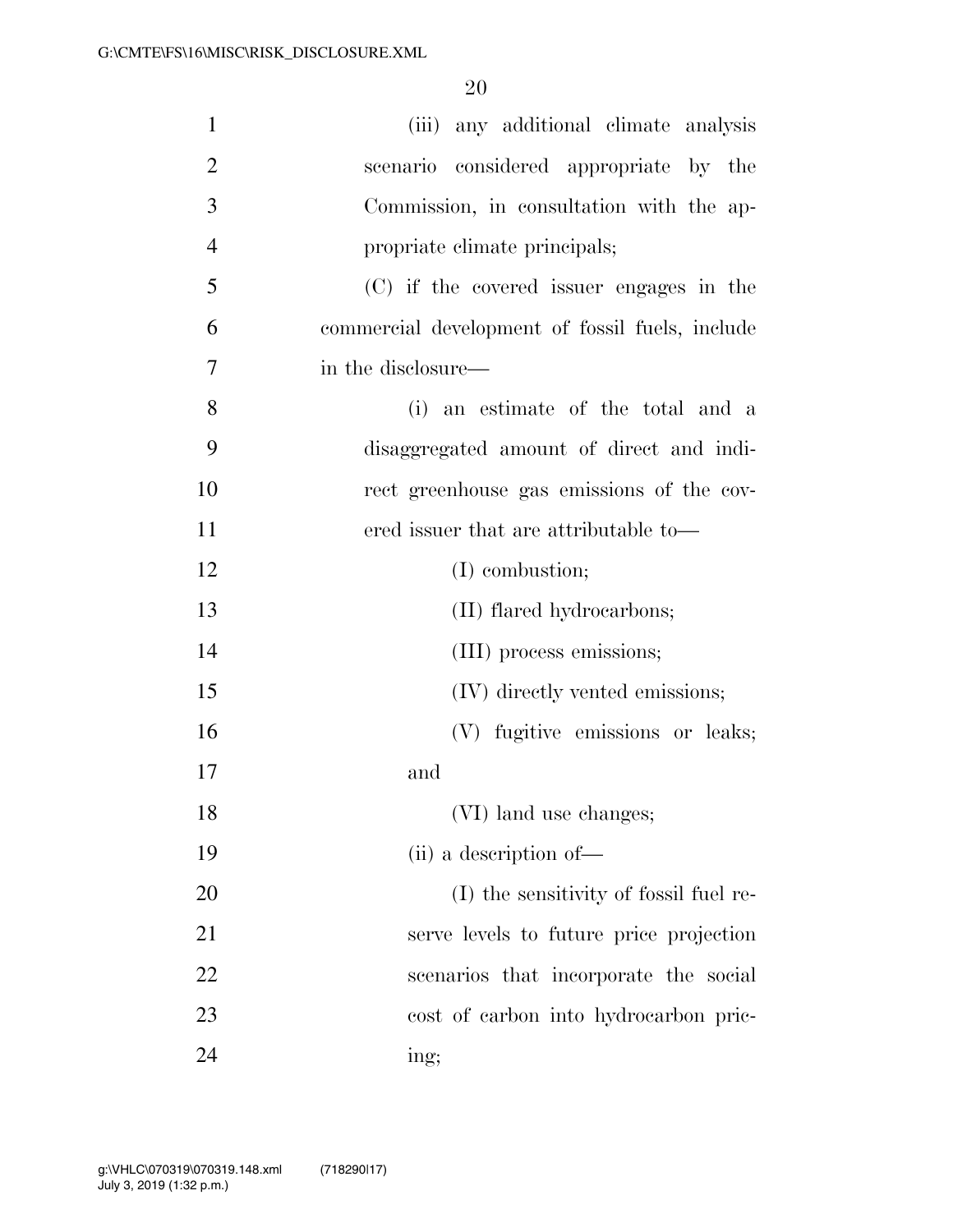| $\mathbf{1}$   | (II) the percentage of the re-          |
|----------------|-----------------------------------------|
| $\overline{2}$ | serves of the covered issuer that will  |
| 3              | be developed under the scenarios es-    |
| $\overline{4}$ | tablished in subparagraph (B), as well  |
| 5              | a forecast for the development<br>as    |
| 6              | prospects of each reserve under the     |
| $\overline{7}$ | scenarios established in subparagraph   |
| 8              | (B);                                    |
| 9              | (III) the potential amount of di-       |
| 10             | rect and indirect greenhouse gas emis-  |
| 11             | sions that are embedded in proved       |
| 12             | and probable hydrocarbon reserves,      |
| 13             | with each such calculation presented    |
| 14             | as a total and in subdivided categories |
| 15             | by the type of reserve;                 |
| 16             | (IV) the methodology of the cov-        |
| 17             | ered issuer for detecting and miti-     |
| 18             | gating fugitive methane emissions,      |
| 19             | which shall include the frequency with  |
| 20             | which applicable assets of the covered  |
| 21             | issuer are observed for methane leaks,  |
| 22             | the processes and technology that the   |
| 23             | covered issuer uses to detect methane   |
| 24             | leaks, the percentage of assets of the  |
| 25             | covered issuer that the covered issuer  |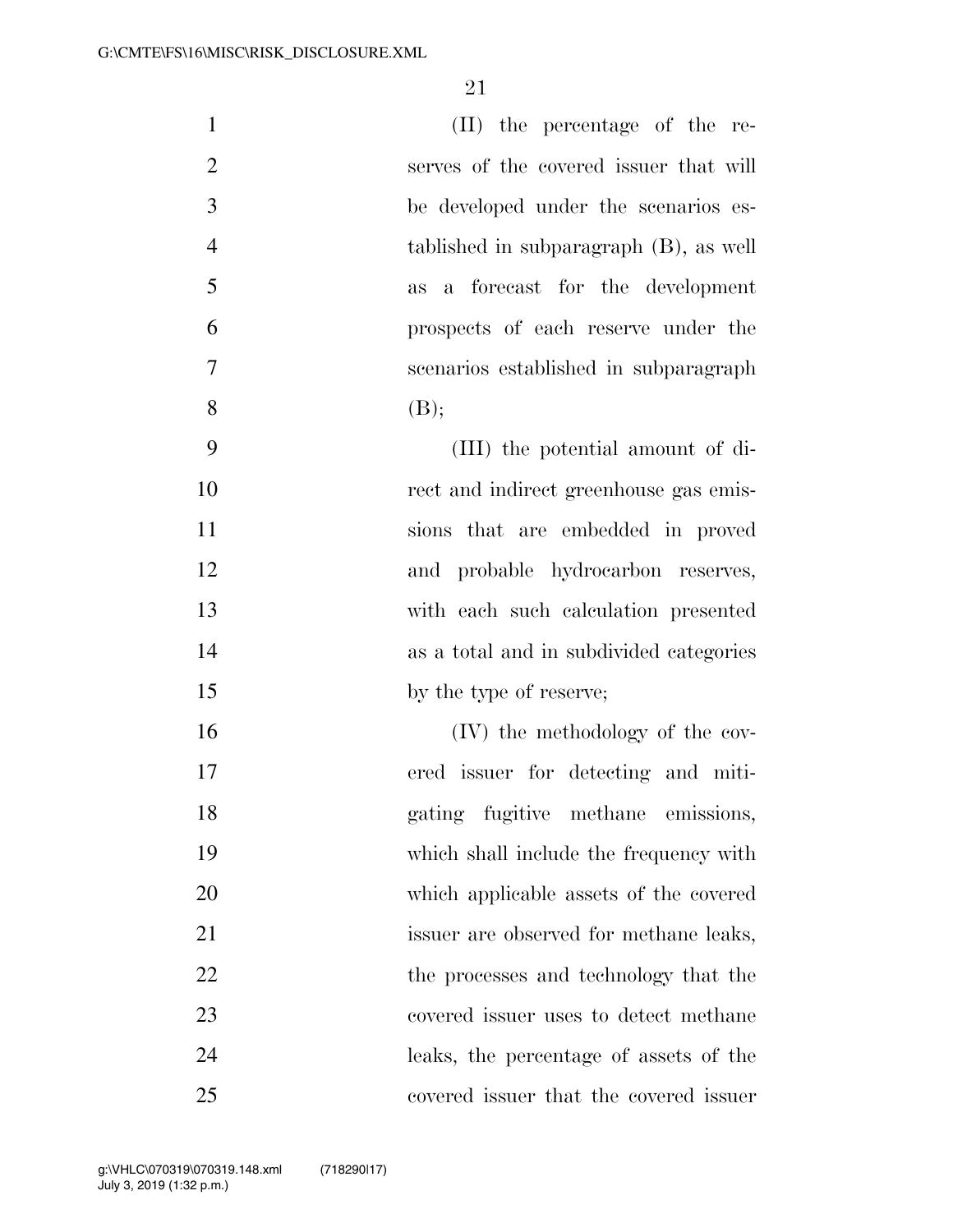| $\mathbf{1}$   | inspects under that methodology, and        |
|----------------|---------------------------------------------|
| $\overline{2}$ | quantitative and time-bound reduction       |
| 3              | goals of the issuer with respect to         |
| $\overline{4}$ | methane leaks;                              |
| 5              | (V) the amount of water that the            |
| 6              | covered issuer withdraws from fresh-        |
| $\overline{7}$ | water sources for use and consump-          |
| 8              | tion in operations of the covered           |
| 9              | issuer; and                                 |
| 10             | (VI) the percentage of the water            |
| 11             | described in subclause (V) that comes       |
| 12             | from regions of water stress or that        |
| 13             | face wastewater management chal-            |
| 14             | lenges; and                                 |
| 15             | (iii) any other information that the        |
| 16             | Commission, in consultation with the ap-    |
| 17             | propriate climate principals and the Ad-    |
| 18             | ministrator of the Environmental Protec-    |
| 19             | tion Agency, the Secretary of Energy, the   |
| 20             | Secretary of the Interior, the Secretary of |
| 21             | Agriculture determines is—                  |
| 22             | $(I)$ necessary;                            |
| 23             | (II) appropriate to safeguard the           |
| 24             | public interest; or                         |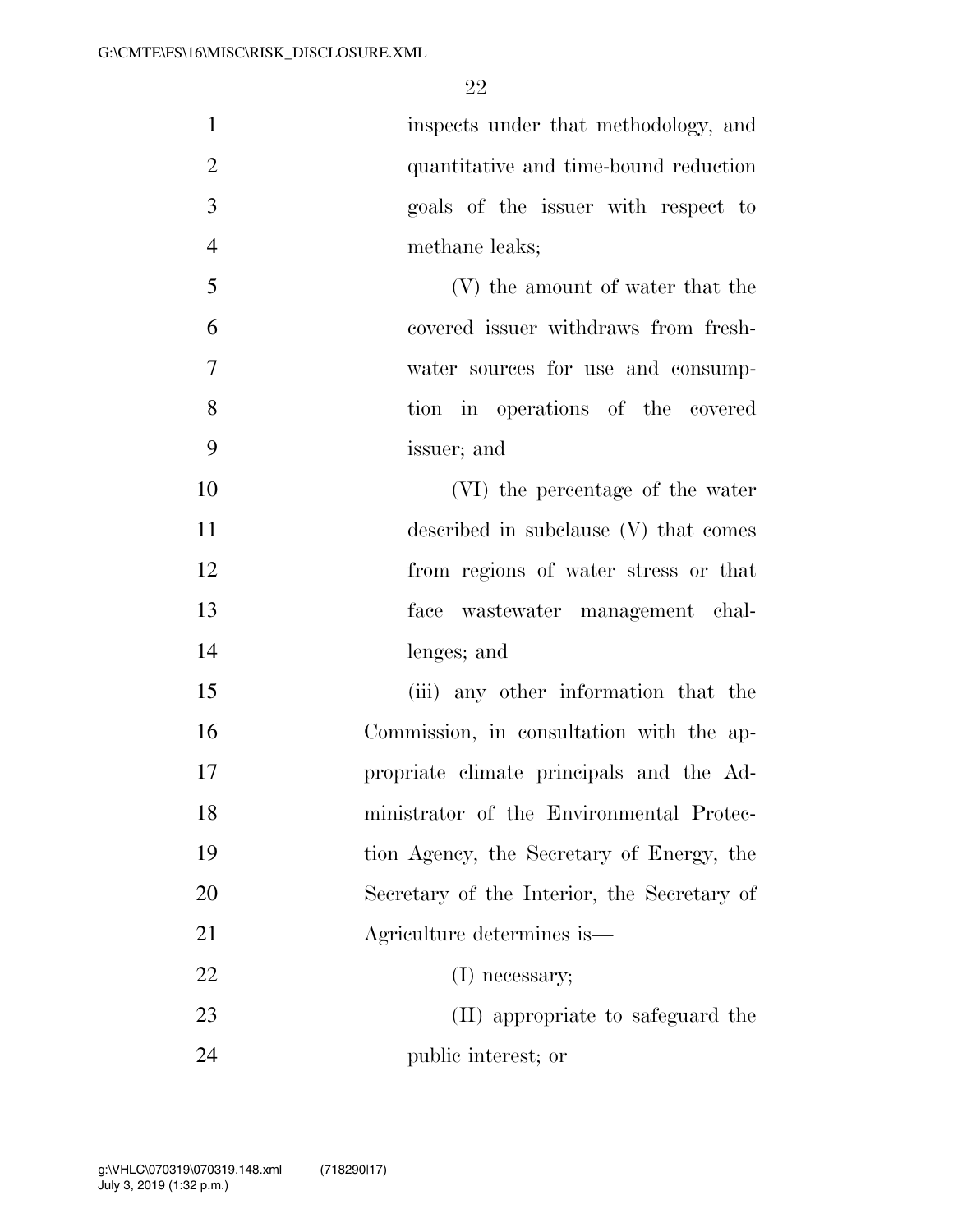| $\mathbf{1}$   | (III) directed at ensuring that in-                         |
|----------------|-------------------------------------------------------------|
| $\overline{2}$ | vestors are informed in accordance                          |
| 3              | with the findings described in section                      |
| $\overline{4}$ | 4;                                                          |
| 5              | (3) with respect to a disclosure required under             |
| 6              | section 13(s) of the Securities Exchange Act of             |
| 7              | 1934, require that a covered issuer include in such         |
| 8              | disclosure any other information, or use any climate-       |
| 9              | related or greenhouse gas emissions metric, that the        |
| 10             | Commission, in consultation with the appropriate cli-       |
| 11             | mate principals, determines is—                             |
| 12             | $(A)$ necessary;                                            |
| 13             | (B) appropriate to safeguard the public in-                 |
| 14             | terest; or                                                  |
| 15             | (C) directed at ensuring that investors are                 |
| 16             | informed in accordance with the findings de-                |
| 17             | scribed in section 4; and                                   |
| 18             | (4) with respect to a disclosure required under             |
| 19             | section $13(s)$ of the Securities Exchange Act of           |
| 20             | 1934, establish how and where the required disclo-          |
| 21             | sures shall be addressed in the covered issuer's an-        |
| <u>22</u>      | nual financial filing.                                      |
| 23             | (b) FORMATTING.—The Commission shall require                |
| 24             | issuers to disclose information in an interactive data for- |
| 25             | mat and shall develop standards for such format, which      |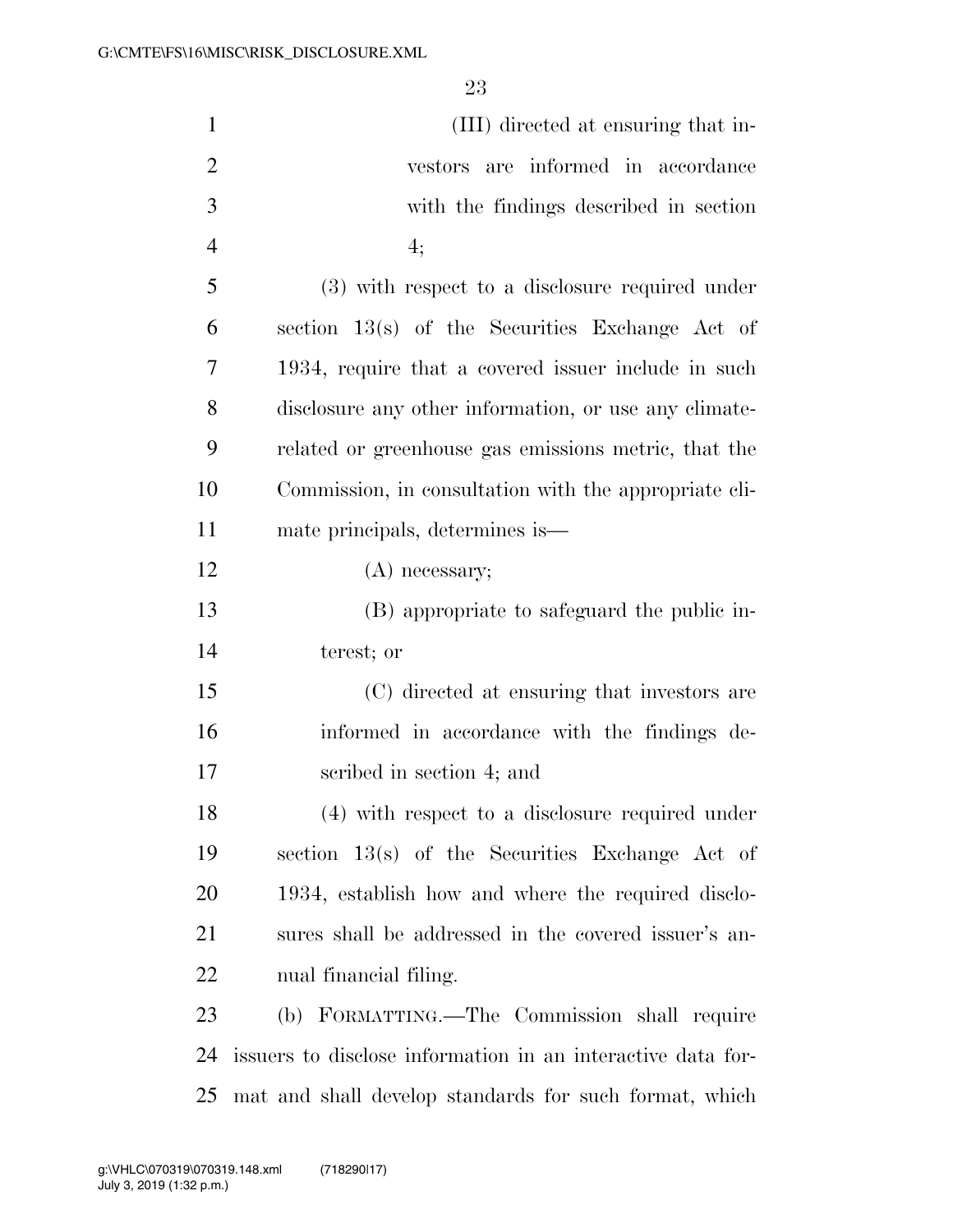shall include electronic tags for information that the Com-mission determines is—

- $3 \t(1)$  necessary;
- (2) appropriate to safeguard the public interest; or

 (3) directed at ensuring that investors are in- formed in accordance with the findings described in 8 paragraph  $(2)(B)$ .

 (c) PERIODIC UPDATE OF RULES.—The Commission shall periodically update the rules issued under this sec- tion to ensure that such rules further the purposes de-scribed in section 4(2).

## **SEC. 7. COMPILATION OF INFORMATION DISCLOSED.**

 The Commission shall, to the maximum extent prac- ticable make a compilation of the information disclosed by issuers pursuant to section 13(s) of the Securities Ex- change Act of 1934 publicly available on the website of the Commission; and update such compilation at least once each year.

#### **SEC. 8. BACKSTOP.**

 If, 2 years after the date of the enactment of this Act, the Commission has not issued rules pursuant to sec- tion 6, and until such rules are issued, a covered issuer shall be deemed in compliance with section 13(s) of the Securities Exchange Act of 1934 if disclosures set forth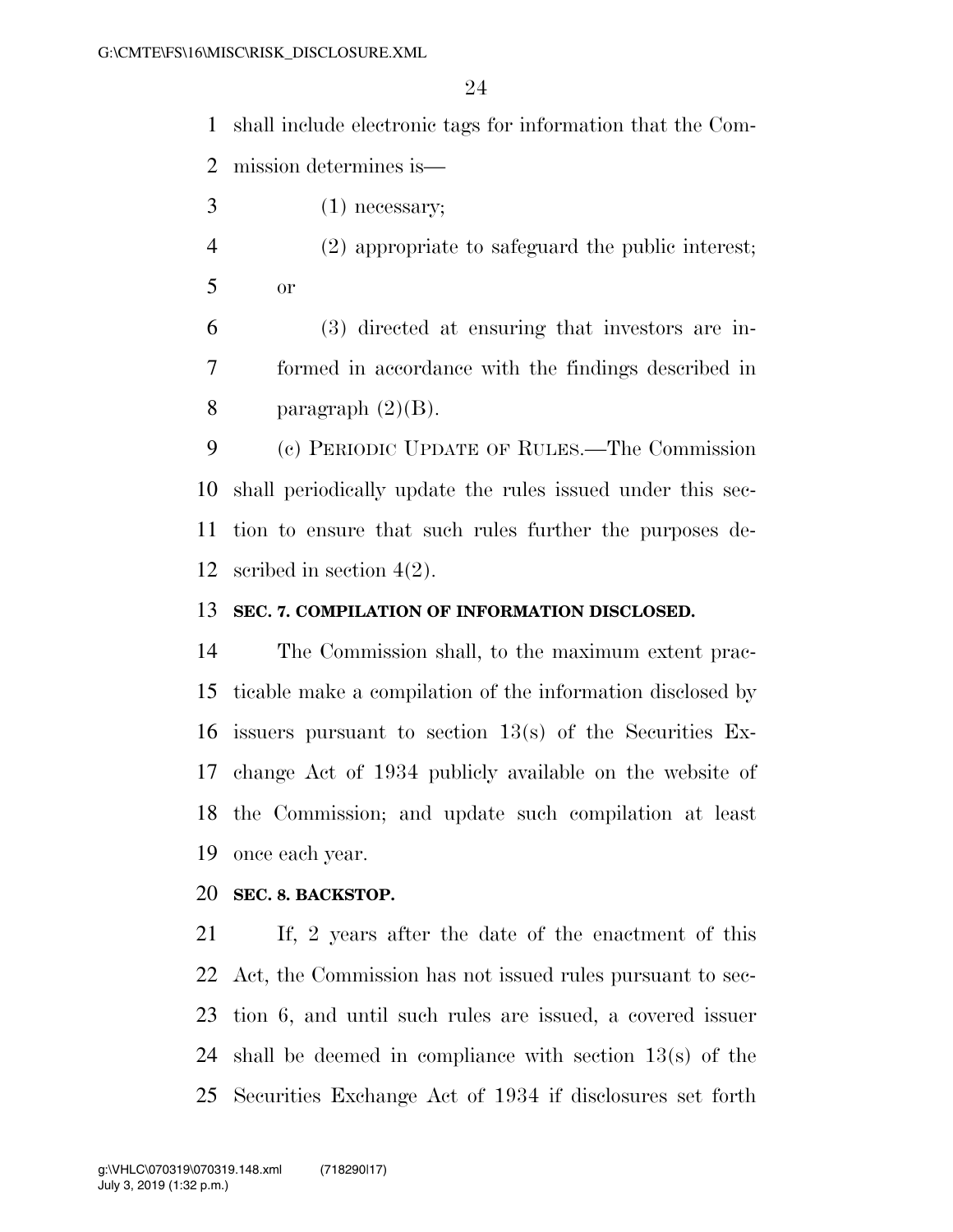in the annual report of such issuer satisfy the rec- ommendations of the Task Force on Climate-related Fi- nancial Disclosures of the Financial Stability Board as re- ported in June 2017, or any successor report, and as sup- plemented or adjusted by such rules, guidance, or other comments from the Commission.

#### **SEC. 9. REPORTS.**

 (a) SECURITIES AND EXCHANGE COMMISSION.—The Commission shall—

 (1) conduct an annual assessment regarding the compliance of covered issuers with the requirements of section 13(s) of the Securities Exchange Act of 1934, as added by section 5;

 (2) submit to the appropriate congressional committees a report that contains the results of each assessment conducted under paragraph (1); and

 (3) make each report submitted under para-graph (2) accessible to the public.

 (b) GOVERNMENT ACCOUNTABILITY OFFICE.—The Comptroller General of the United States shall periodically evaluate, and report to the appropriate congressional com- mittees on, the effectiveness of the Commission in carrying out and enforcing section 13(s) of the Securities Exchange Act of 1934, as added by section 5.